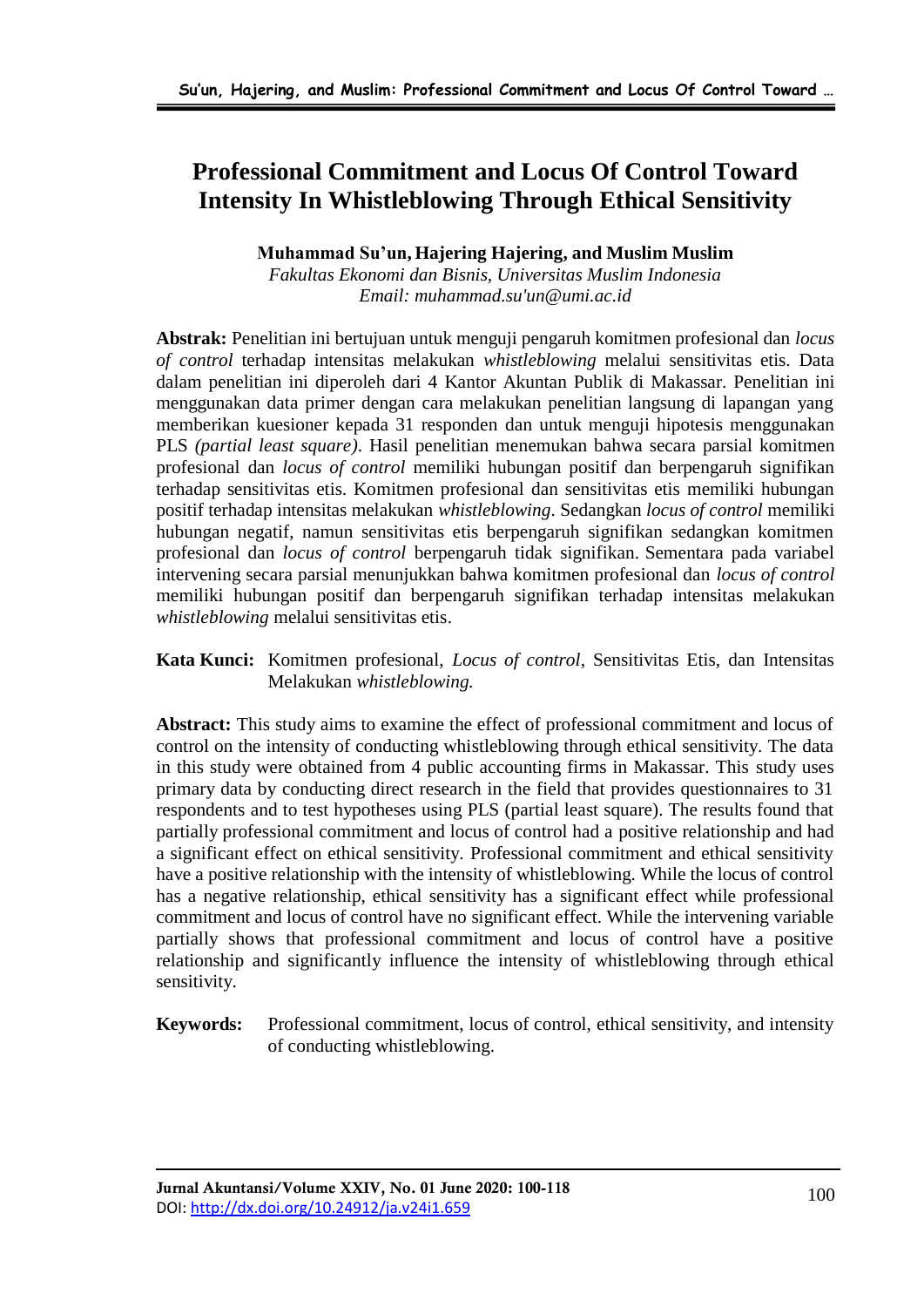#### **INTRODUCTION**

One of the objectives of the presentation of the company's financial statements is for stakeholders to get an explanation of the company's financial situation. But on the other hand, as the creators of financial statements, executives also have personal interests and, unlike corporate profits, to achieve this profit, company executives tend to report financial inconsistencies. (Muslim et al., 2018) .This phenomenon is one of the reasons that the current need for audit services is needed. The public accounting profession is generally known as an audit service provided by Ke. There are users of financial information. Development That the public accounting profession follow its development from domestic company and various forms of corporate law (Mulyadi and Puradireja, 1998). In carrying out his profession, the auditor ismust detect and even disclose in cases of fraud. Therefore, public accountants do not show an interest in becoming auditors, because the risk of temptation and risk taking increases. Public accountants can be property for companies, but also a disaster for companies.

The image of a public accountant is very dependent on its performance. Stakeholders assume that the financial statements have been audited as quality information and are free from misstatements or fraud (Rahim et al., 2019). Even the performance of public accountants is doubtful and questionable. This is due to many cases such as corruption, fraud, manipulation, money laundering, and so on. Indonesian Corruption Watch (ICW) said that 2018 would be a year of corruption. Transparency International (TI) publishes the Corruption Perception Index (CPI), an indicator of the level of global corruption every year. Indonesia's score in 2018 is ranked 40th and 85th out of 180 countries measured at the level of corruption. This data, which illustrates the problems faced and the fight against corruption, must be an important concern for the Government of Indonesia. A score of 40 indicates that Indonesia has not escaped corruption (Corruption Perception Index, 2019). This phenomenon has become a major factor in the performance of Auditors in Indonesia and potential experience damage Audit, therefore, has an impact on the credibility and trust of the public in the work of the audit profession (Syamsuriana et al., 2019).

One way to restore the auditor's good name or positive image is to increase the disclosure or statutory disclosure by the auditor. *Whistleblowing* is great way to prevent and reduce fraud (cheating) from various cases of accounting violations. Close according (miceli, 1985) (Mesmer and Viswesveran, 2005) whistleblowing isreporting by employees or former employees of violations, illegal or immoral acts to parties inside or outside the organization. Meanwhile a *whistleblowing* person called violation violation (Sagara, 2013). Become a reporter is a difficult job to do because of that will face ethics dilemma for decide whether torevealed fraud he knows orto make itonlymoment. *Whistle*is considered a traitor who violates organizational loyalty standards, but *whistle*considered as guardians of heroic values which are considered more important than loyalty to the organization. (Rothschild and Miethe, 1999; Bagustianto and Nurkholis, 2015).

These conflicting views often become candidates for reporting in mind-blowing dilemma determine the attitude that ultimately can reduce the whistle whistle interest. Unclear legal system that protects *reporter* isconsideration for individuals to report unethical behavior in an organization. Special regulations *whistleblowing* tonow not yet in Indonesia. Implicitly, this is regulated by Law No. 13 of 2006 concerning witness and victim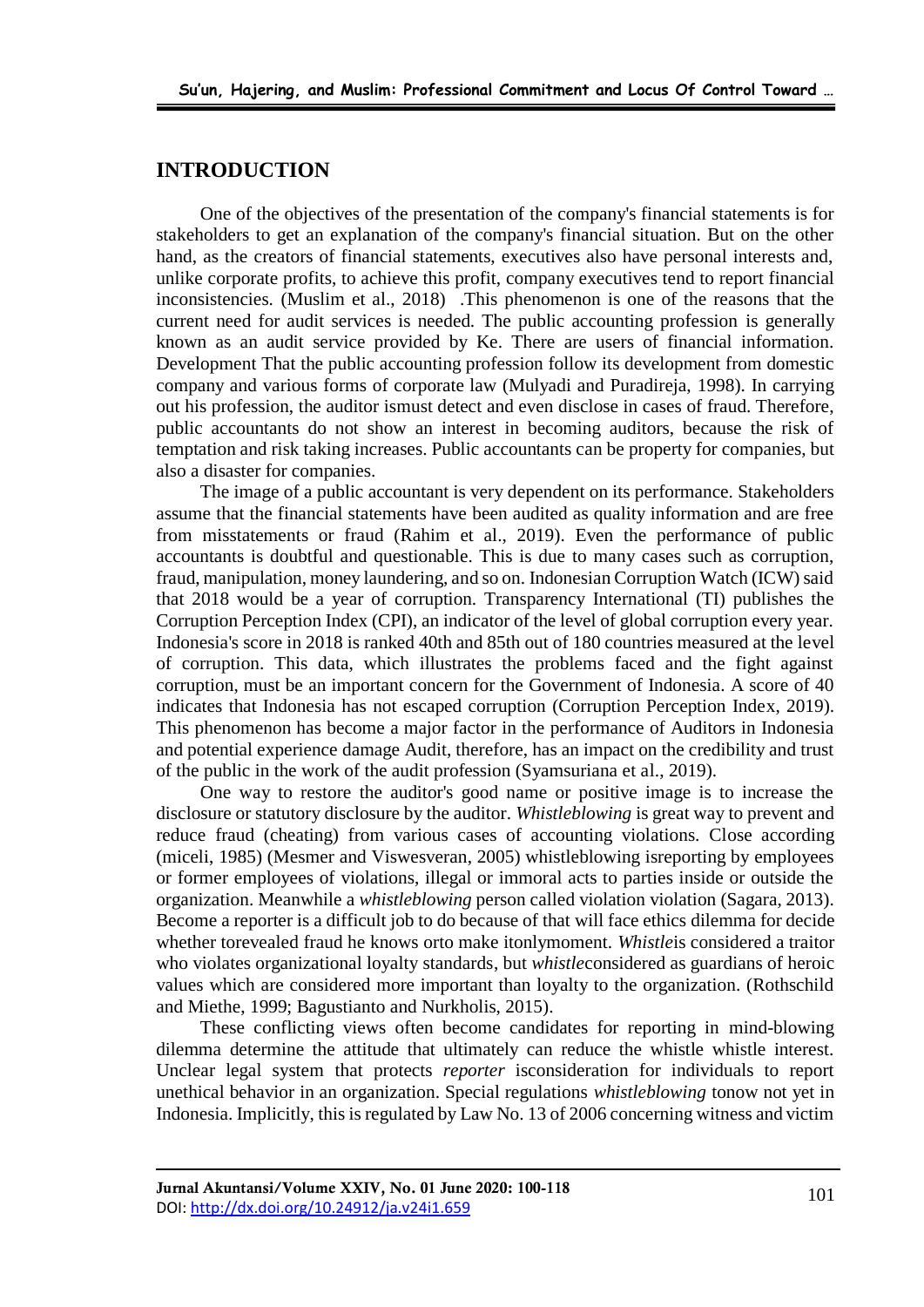protection and Supreme Court Circular No. 4 of 2011 concerning the treatment ofthat *reporter* and Witnesses the perpetrators worked together.

According to (Susmanschi, 2012), (Bagustianto and Nurkholis, 2015) *reporter* is officer in the organization express alleged dishonesty, illegal activities, or wrongdoing in government departments, public organizations, private organizations, or in companies to the public and competent authority. Internal reporters have proven to be more effective in detecting fraud than other methods such as internal audit, internal control, and external audit (Sweeny, 2008; Setyawati et al., 2015). Disclosure of violations by journalists generally results in unemployment, various threats of isolation in the workplace (lennane et al., 1996; Bakri, 2014). Furthermore according to (Yulianto, 2015), auditors are sensitive to ethical situations to support professional goals and values considering their efforts to prioritize professional interests over personal interests. This allows auditors to have the desire to retain their professional members and prevent ethical violations. High professional accountability auditors are expected to be more sensitive to situations where someone can apply*whistleblowing*. (Joneta, 2016) found professional commitment to have an influence on whistleblowing actions.

According to (Shaub, 1989), (Janitra, 2016), (Midyarany and Bounty, 2016) Ethical sensitivity is the ability of individuals to recognize the existence of ethical or moral values when making decisions. Ethical sensitivity as a process of interpreting a situation. Imagine a causal chain of role events in which various actions can affect stakeholders. It was recognized that there were ethical or moral issues at the time (Armstrong, 2002; Muttaqin, 2014). (Yulianto, 2015) His research shows that ethical sensitivity has a big impact onwhistleblowing

Cheating is basically done because intentional behavior is carried out by individuals for personal gain and affects losses to certain parties or institutions (Rahim et al., 2019). According to (Midrayarany and Bounty, 2016) Locus of Controlis perspective personal on what eventhe can control the events that occur. Auditors are influenced by control trajectories in their performance. This relates to belief in fate, self-confidence and appreciation for his own effort or patience. (Purnamasari, 2016) found that the control trajectory had a significant positive effect on whistleblowing.

One of the reasons why there are so many cases of fraud and corruption is because auditors and the public are still afraid to become reporters because they have many risks and are difficult to avoid such as demotion, scoring, and even dismissal. In fact, individual reports related to corruption cases with law enforcement officials can also backfire on themselves. Based on the background and phenomena that have been described, this study aims to analyze and investigate the impact of expert dedication and control trajectories on the intensity of whistleblowing behavior with ethical sensitivity as an intervention variable in the Makassar Public Accountant Office.

The difference in research with previous research is in this study using the variable ethical sensitivity as an intervening variable to analyze the effect of professional commitment and locus of control on the intensity of whistleblowing. (Muawanah, 2000), (Ayu, 2014) explained that aspects of personality interaction including professional commitment and locus of control with cognitive aspects namely ethical sensitivity or ethical awareness will affect individual behavior. This research is important, because in the implementation of the professional work of public accountants is highly expected by stakeholders so that public accountants can minimize fraud.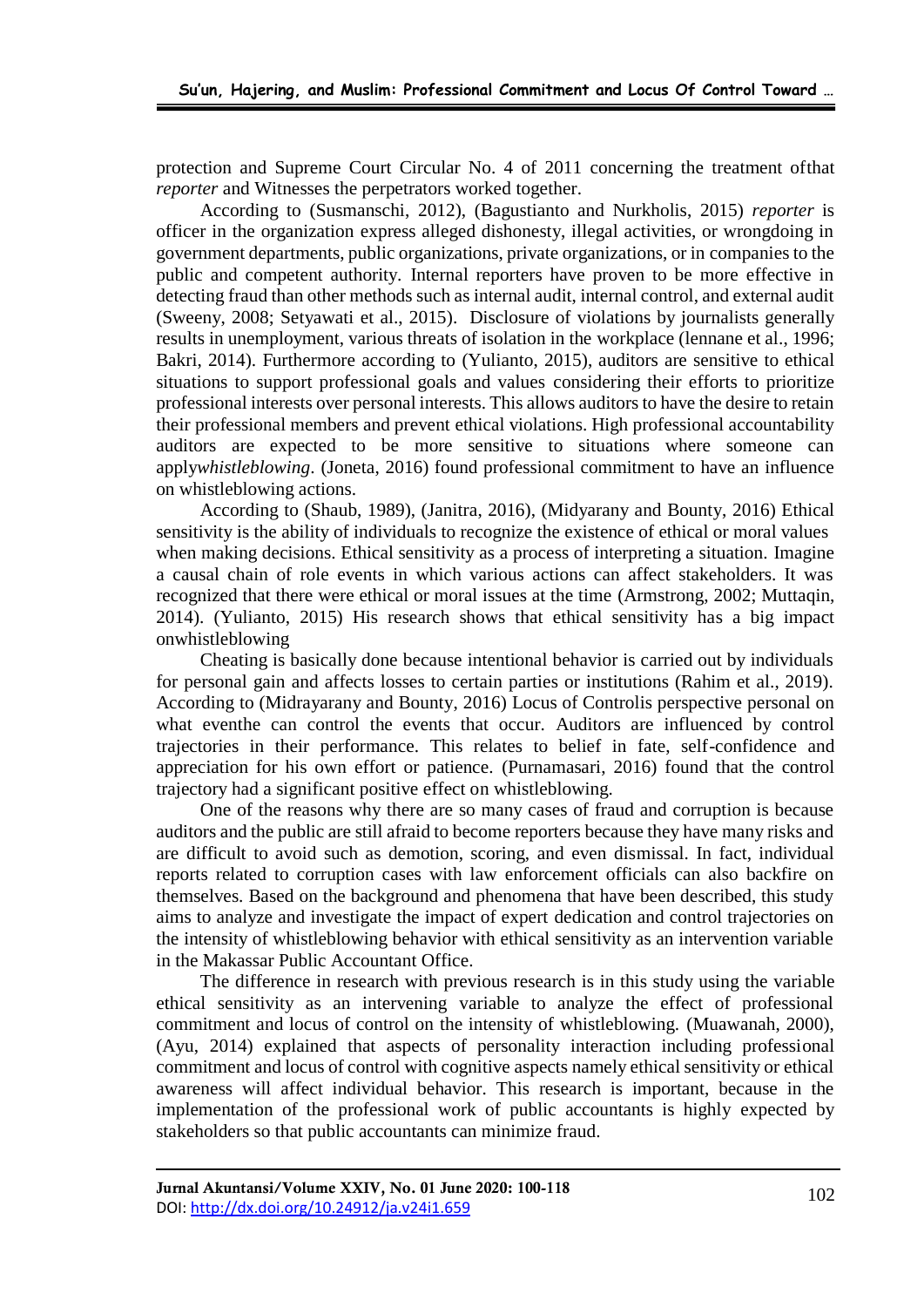## **THEORITICAL REVIEW**

**Professional commitment.** According to (Aranya et al., 1981), (Bakri, 2014) defines professional commitment as love formed by an individual in his profession, including something that can be trusted, something that is accepted, the goals and values of a profession. (Nugraha, 2016) defines professional commitment as a requirement for officers or employees working in an organization to behave in accordance with the values and norms set by professional standards. Auditors involved in professionalism try to be pro when faced with situations where violations occur that require efforts to disclose prosecution or to violate whistleblowing behavior that does not follow professional standards (Nugraha, 2016). According to (Elias, 2008) Someone who is committed to his work is ready to make meaningful efforts in his work by trusting and accepting the goals of his work. Too, (Joneta, 2016) said that professional action is basically recognition, which is the essence of the norm that directs the Loyalty resolution system to act according to the expectations or norms of people who lead the concrete resolution process.

*Control Locus.* In the life of people and labor, role locus of control has an influence on someone's appearance. Perspective and G and deem models A foundations that are technically capable of performing individual tasks in completing each stage of their work (Rahim et al., 2018). The concept of control pathways was first proposed by social learning theorist's rotter in 1966, stated that *locus of control* is one of the personality variables that is defined as an individual's belief in the ability to control their own destiny (Badollahi, 2014). Based on (Spector, 1983); (Joneta, 2016) *locus of control* is defined as general expectation that the trajectory of domination or the outcome of life is controlled by one's actions (internalization) or other forces (external). Based on (Hariani et al., 2013); (Purnamasari et al., 2016) *locus of control* is control perception and confidence in self success. According to (Spector, 1988); (Joneta, 2016) that *locus of control* can be divided into *internal control locus* and external. Individual with *locus of* internal control believes that the events that occur are the result of their actions or actions, and that the experience is controlled by their abilities or efforts. Conversely, individuals with external*locus of control*tend to think that the success achieved is the destiny, destiny, opportunity or simple luck of the event, assuming that they are controlled in a moderate state. People with*internal locus of control* more satisfied with their work than outside (Curtis and Taylor, 2009).

**Ethical sensitivity.** According to (Shaub, 1989), (Janitra, 2016) ethical sensitivity isability to be aware of ethical issues that arise. According to (Midyarany and Kurnia, 2016), ethical sensitivity is the ability of individuals to recognize the existence of ethical or moral values when making decisions. Furthermore (Armstrong, 2002), (Muttaqin, 2014) defines ethical sensitivity as a process of interpreting situations, playing a authority in that various actions can influence stakeholders, imagine a chain of causal events, and realize that there are ethics or moral issue at the time. (Falah, 2006) explains that individual sensitivity affects that the ability of a professional to behave ethically. As for (Yulianto, 2015) Natural Ethical Accounting Studies, accountants say they focus on decision making skills and ethical behavior. According (Midyarany and Kurnia, 2016), ethical behavior generally acts in accordance with recognized social norms in connection with correcting good deeds. This ethical behavior is influenced by external factors and determines the quality of the individual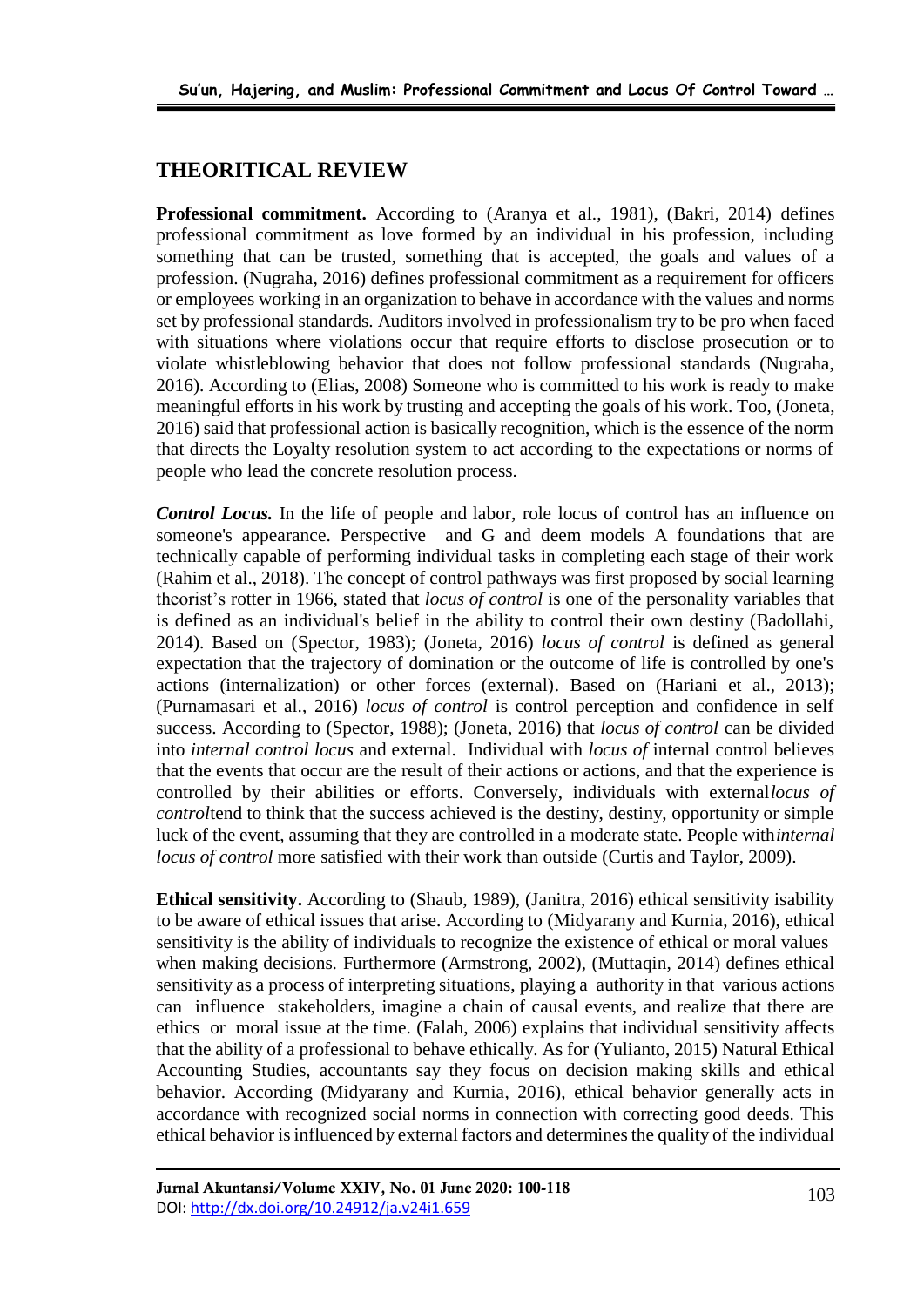(thank you) that is the principle of life in the form of behavior. Factors that influence the ethical sensitivity of accountants are presented in accordance with the theory Hunt and Vitell (1986), (Yulianto, 2015). Specifically, it is assumed that it will affect the accountant's ability to recognize the situation, including the cultural environment (CPA), personal experience, and industrial and organizational ethics. Whereas in Dickerson's research (2009) in (Muttaqin, 2014). Sethical creativity is influenced by many factors, including ethical orientation, expert commitment, skepticism about organizational commitment, environmental culture, ethical regulation, and personal character. Overall, research on the factors that influence ethical sensitivity is very different.

*Whistleblowing.* (Taylor and Curtis, 2010) who said *whistleblowing* is an action taken by an organization member or former member to report illegal, unethical, or illegal activities to management. (Bakri, 2014) violation of laws, regulations, practice guidelines or expert statements or procedural errors, corruption, abuse of authority or the risk of public safety and workplace safety. Likewise, according to (Nugraha, 2016), reporters are defined as being illegally disclosed under the control of individual or organizational leadership, and can cause illegal actions, immorality, or legitimate effects from members of the organization. This initiation is usually confidential (Secret). (Joneta, 2016) add that whistleblowing occurs inside (*Internal*) or outside (outside). *Internal Whistleblowing* occurs when employee reporters report fraud committed by other employees when employees report fraud to their bosses. Meanwhile, it happens when reporters from outside pay attention to fraud committed by companies and inform the public about it. Yes it happens to the community. *Whistleblowing* called reporter for infringement or *whist lower* (Sagara, 2013). The (Mesmer and Viswevaran, 2005) conducted a meta-analysis of 26 reporters, and concluded that the reporters had superior performance and had a higher moral basis than those who were not active in adequate education officers.

**Effect of professional commitment on ethical sensitivity.** High-level professional accountability audits are expected to be sensitive to situations that can cause reporters. (Putri and Wahyuningsih, 2012) conducted a study of the impact of idealism, relativism, professional responsibility and organizational responsibility on the ethical sensitivity of auditors from BPKP Riau representatives, in his research said that there was a significant effect of positive professional commitment on ethical sensitivity. Based on the findings, the hypothesis is proposed:

#### *H1 = Professional commitment* influence *significant positive on ethical sensitivity.*

**Effect of professional commitment on the intensity of Whistleblowing.** Professional commitment is the level of personal loyalty to work recognized by individuals. (Nugraha, 2016) expressed professional commitment said to be related to whistleblowing intentions, indicating that auditors involved in work are more likely To do *whistleblowing* Professional auditors expect high participation to prioritize professionalism and ethics for whistleblowing, and (Taylor and Curtis, 2010) Discover a positive relationship between professional involvement and gender for whistleblowing. This is in line with the results of research conducted by (Bakri, 2014) and (Janitra, 2016) who said that the level of professional effects was significantly positive on its importance *whistleblowing* However,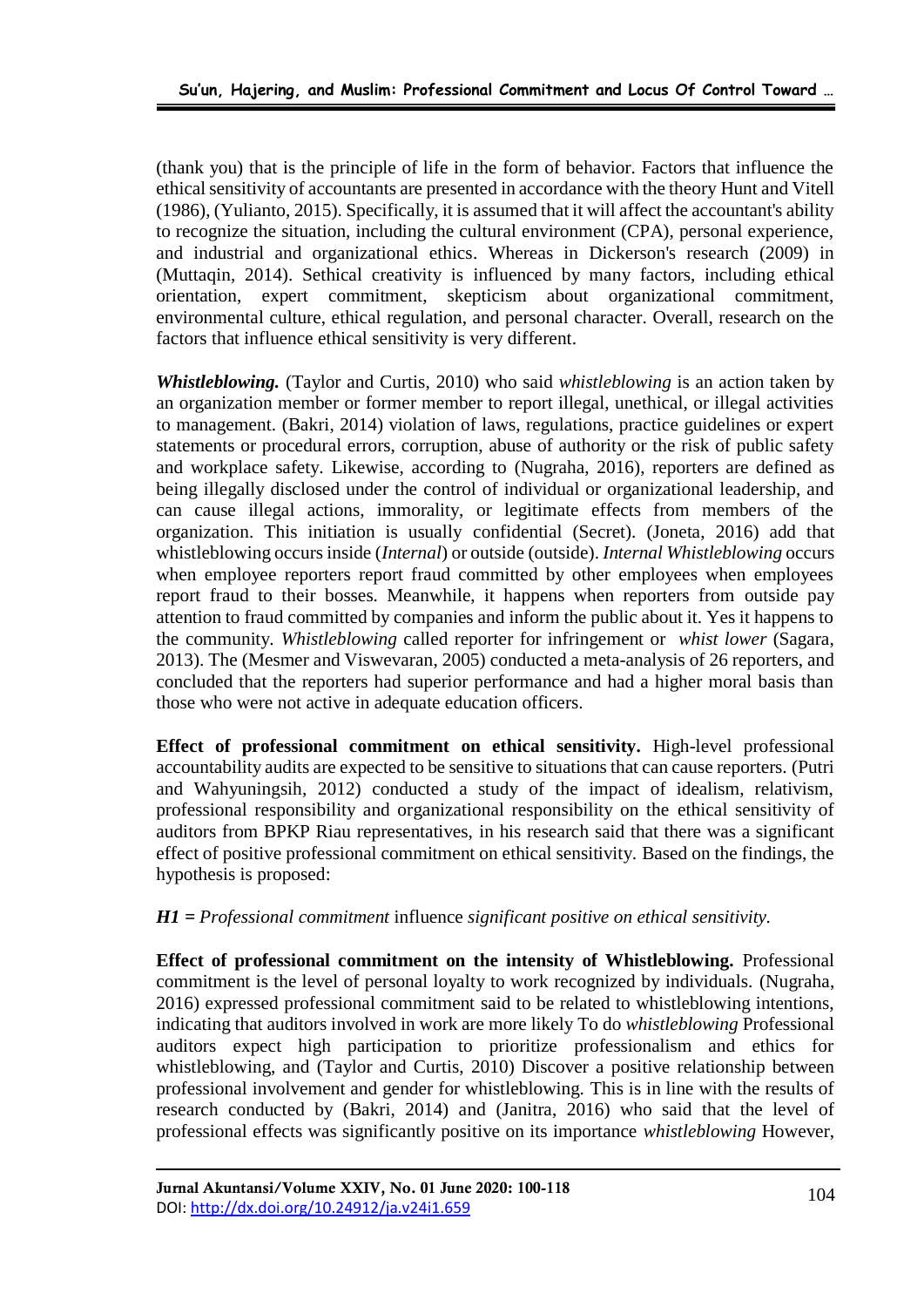this study is different from (Purwantini, 2016) which states that professional commitment has been not significant effect on whistleblowing. Based on the findings, the hypothesis is proposed:

*H2 = Professional commitment the auditor* really *has a significant positive effect on whistleblowing intentions.*

**Locus of Control effect** on **ethical sensitivity.** Someone who appears as "outside" thinks he is a victim of fate, opportunity, and other strengths, and has little control over the luck and profit he will get. On the contrary, people "internally" believe that their actions determine what happens to someone who is a lucky owner. According to (Isfordini and Mutmainnah, 2013), locus of control is considered as one of the more powerful or stable personality traits that exist in individuals. Therefore, locus of control is closely related to ethical sensitivity. Studies in Iswarini and Mutmainnah show that locus of control has a positive and significant effect on ethical sensitivity. Students with internal locus of control are very ethical. However, this research is not in line with research conducted by (Sinaga, 2015) on the influence of ethical reasoning, ethical orientation, locus of control, gender and age on ethical sensitivity. His research shows that locus of control does not significantly influence ethical sensitivity. Based on the findings, the hypothesis is proposed:

### *H3 = Locus of control a significant positive effect on ethical sensitivity.*

**Locus of Control effect on intensity** *whistleblowing* based on (Purnamasari et al., 2016) *locus of control*/ belief in destiny, beliefs, and beliefs of success. His research on the impact of ethical sensitivity on professional and internal identity *locus of control* the whistleblowing intent is based on that finding *locus of control* Internal has a significant impact on whistleblowing intentions in perceptions of undergraduate accounting students in Bandung. This means getting better *locus of control* student accounting S1 in 10 universities in the city of Bandung, the higher the reporter's intention level. But not like that (Napitupulu and Bernawati, 2016) who in their research found that locus of control had no significant effect on whistleblowing intentions.

*H4 = locus of control really significantly influence whistleblowing intensity.*

**The effect of ethical sensitivity on the intensity of Whistleblowing.** An important factor in evaluating ethical behavior is one's awareness to be a moral agent (Janitra 2016). Anyone who understands the importance of information contained in financial statements and understands the responsibilities of accounting professionals is motivated by whistleblowing. In research conducted by (Purnamasari et al., 2016) discovered it Ethical sensitivity has a significant positive impact on whistleblowing intentions S.1 accounting student in the city of Bandung. Likewise, research by (Janitra, 2016) found that ethical sensitivity is influential in *whistleblowing* action. In other words, the higher the ethical sensitivity of the auditor, the greater the intention of others to damage to do whistleblowing. Based on the findings, the hypothesis is proposed:

*H5 = Sethical ensembleivity influence significant positive on whistleblowing intensity.*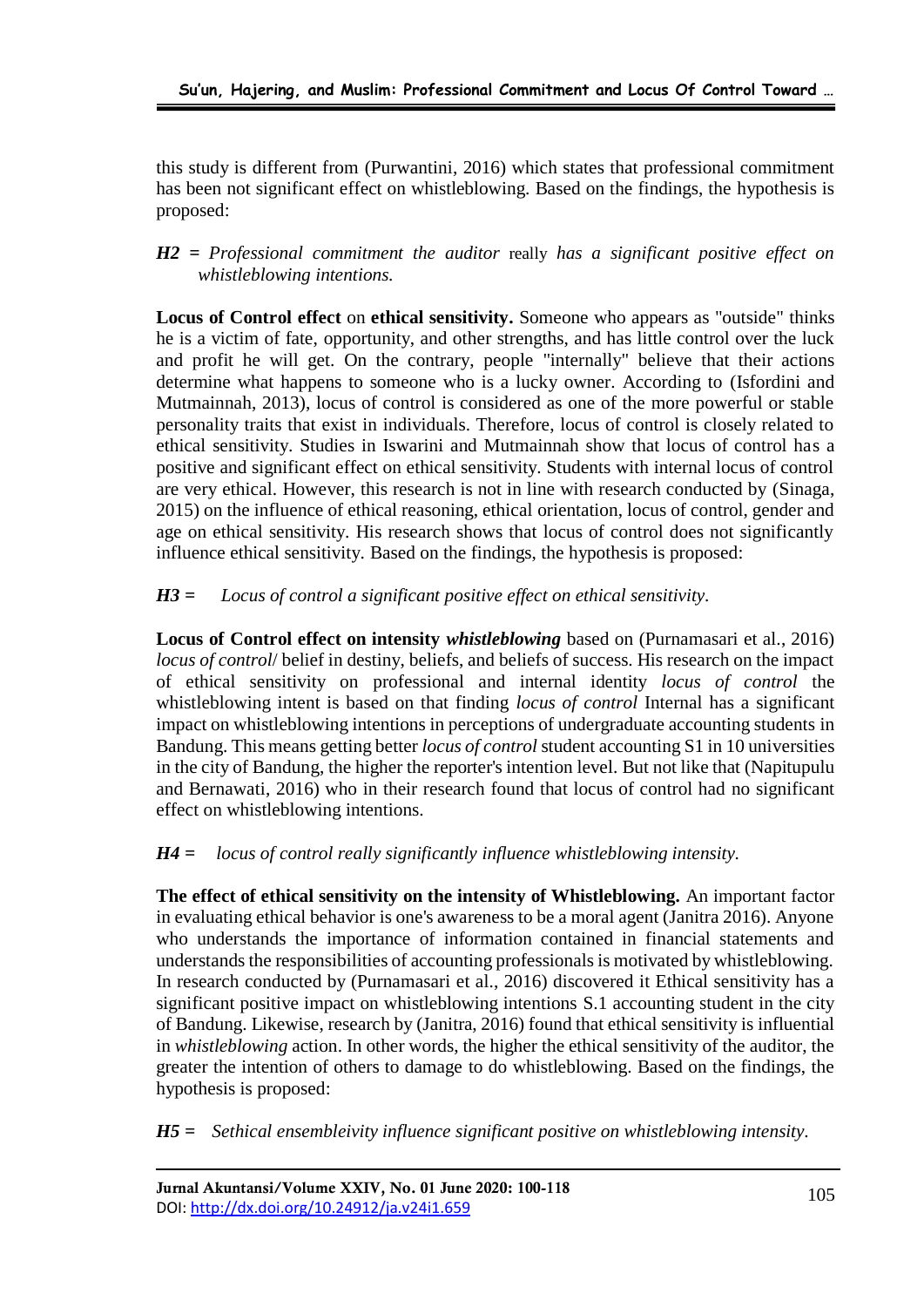**Effect of professional commitment on whistleblowing intensity through Ethical Ensitivity sensitivity.** Indirectly professional commitment will influence whistleblowing action through ethical sensitivity. This can be explained that an auditor must act professionally because that professional commitment need Someone to act and behave in according to the rules values and norms in accordance with professional standards (Nugraha, 2016). (Putri and Wahyuningsih, 2012) in which research his stated that there is a significant influence on positive professional commitment to ethical sensitivity. (Falah, 2006) further explained that individual sensitivity is able to influence people the ability to behave ethically. This way that ethical behavior or higher ethical sensitivity means that the higher the Auditor's ethical behavior or ethical sensitivity, the higher it is that *whistleblowing* will file a complaint. As well as. Based on the findings, the hypothesis is proposed:

*H6 =* Professional commitment effect *significantly positive on the intensity of complaints through ethical sensitivity.*

**Effect of Locus of Control** above **intensity** *whistleblowing* **through ethical sensitivity.** That *locus of control* indirectly influence whistleblowing action through ethical sensitivity. This is explained by (Chan and Leung, 2006), (Iswarini and Mutmainnah, 2013) said that the trajectory of control is a personality characteristic that affects decision making and moral behavior. Internal *locus of control* allow someone to accept an incident, depending on its behavior which will be easier to know ethical issues than external *locus of control* in accepting an event as the results outside strength or that action from the other. In the same study, it was found that the control trajectory had a positive and significant effect on ethical sensitivity. In in other words the higher *locus of control* Someone then he will have great ethical sensitivity, so it is possible to do whistleblowing action. Based on the findings, the hypothesis is proposed:

*H7 = Locus of control* really *significantly influences whistleblowing intensity through ethical sensitivity.*



**Figure 1.** Research conceptual framework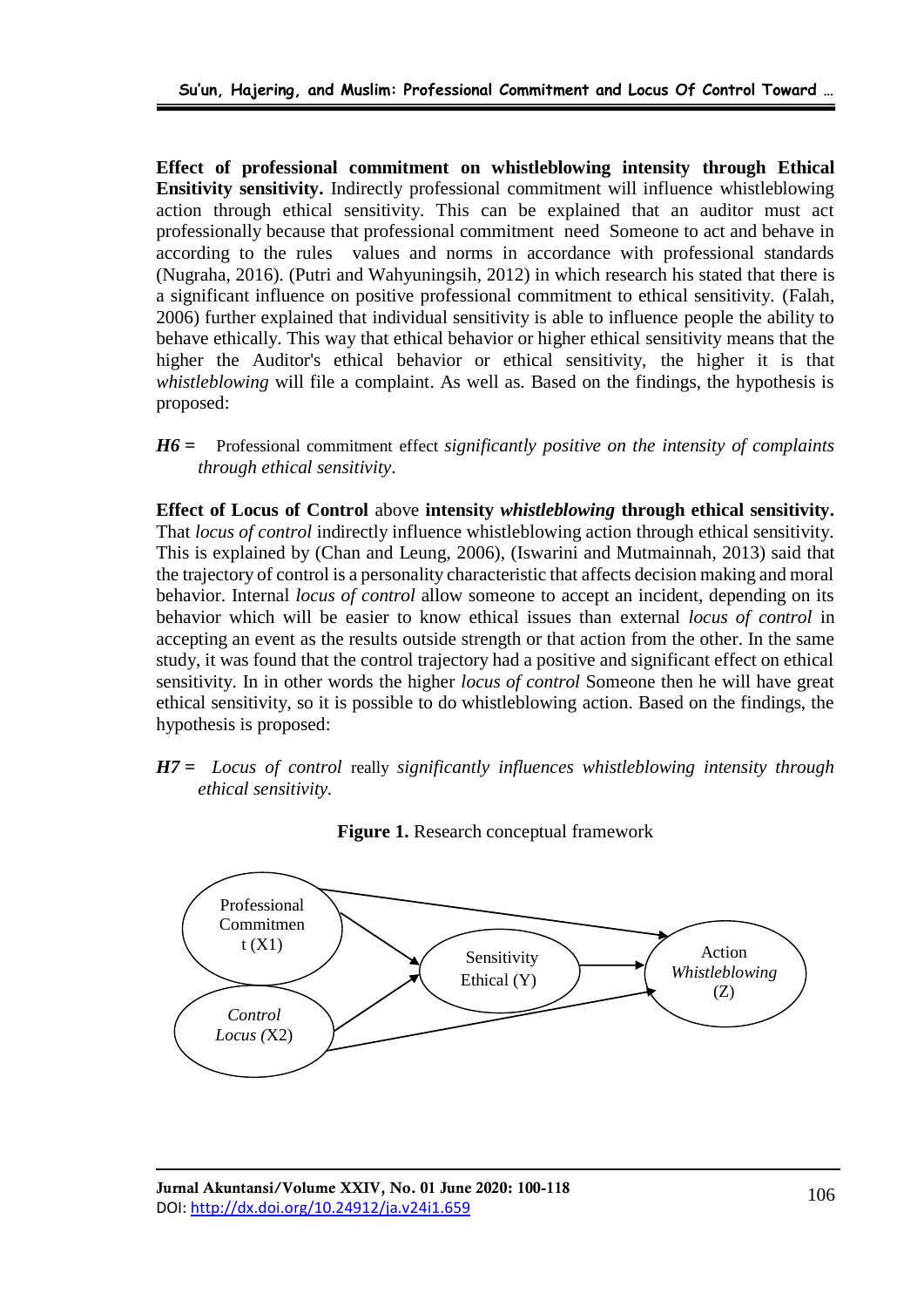#### **METHODOLOGY**

This study is an export research that seeks to explain the causal relationship or influence between measurement variables. This research was conducted at the Public Accounting Firm (KAP) in the Makassar area. The type of data used in this study is quantitative data in the form of scores or scores on the answers given by respondents to the statements contained in the questionnaire.

The population in this study are all independent auditors working at public accounting firm in Makassar.The reason for choosing an auditor as a respondent is because the auditor is one of the accounting experts, and is more likely to deal directly with ethical dilemmas when fulfilling their responsibilities at work. The sample is part of the number and characteristics possessed by the population (Sugiyono, 2016). Because of the limited number of auditors, in this study sampling was used that *census sampling* deep techniquewhere researchers took all the samples in the population of 31 WHO auditors who worked at Makassar Public Accounting Firm. Of the 6 KAPs that are active in Makassar, there are only 4 KAPs who are willing to become respondents and fill out a questionnaire (table 1).

| <b>Not</b> | <b>Public Accounting Firm (KAP)</b>                      | Number of<br><b>Auditors</b> |
|------------|----------------------------------------------------------|------------------------------|
|            | HOOD. Drs. Rusman Thoeng, M.Com, BAP                     |                              |
|            | HOOD. Drs. Thomas, Blasius, Widartono & Colleague (Taxi) |                              |
|            | KAP Usman $&$ Colleague (Taxi)                           | 13                           |
|            | KAP Jacob Ratan                                          | <sub>0</sub>                 |
|            | Total                                                    | 31                           |

**Table 1.** List of KAP names in Makassar

Source: (Primary data processed, 2019)

Data collection method used in this study is the distribution of questionnaires. Questionnaire is a Data collection techniques are carried out by providing a list of questions / statements to be filled in by respondents and asked to provide opinions or answers to questions / statements submitted using Likert *scale.* This study uses a partial data analysis method. The Structural Equation Modeling (SEM) model is based on several components of squares or transformations. According to (Ghozali, 2006), PLS is an alternative method for switching from covariate-based SEM to variant-based methods. Covariance-based SEM generally tests causality / theory, BUT PLS is a more predictive model. Strong analytic method (Ghozali, 2014) because PLS is not based on many assumptions. For example, data must be distributed normally, so the sample does not need to be large. PLS can be used to confirm theories and also to explain if there is a relationship between latent variables. PLS can analyze the structure of indicators that are formed simultaneously with reflective and formed. According to (Ghozali, 2014), the purpose of PLS is to help researchers with predictive goals. The formal model defines potential variables as linear aggregate views. Estimates The weight for making component scores for latent variables depends on how the inner model (the structural model that connects the latent variable) and the outer model (the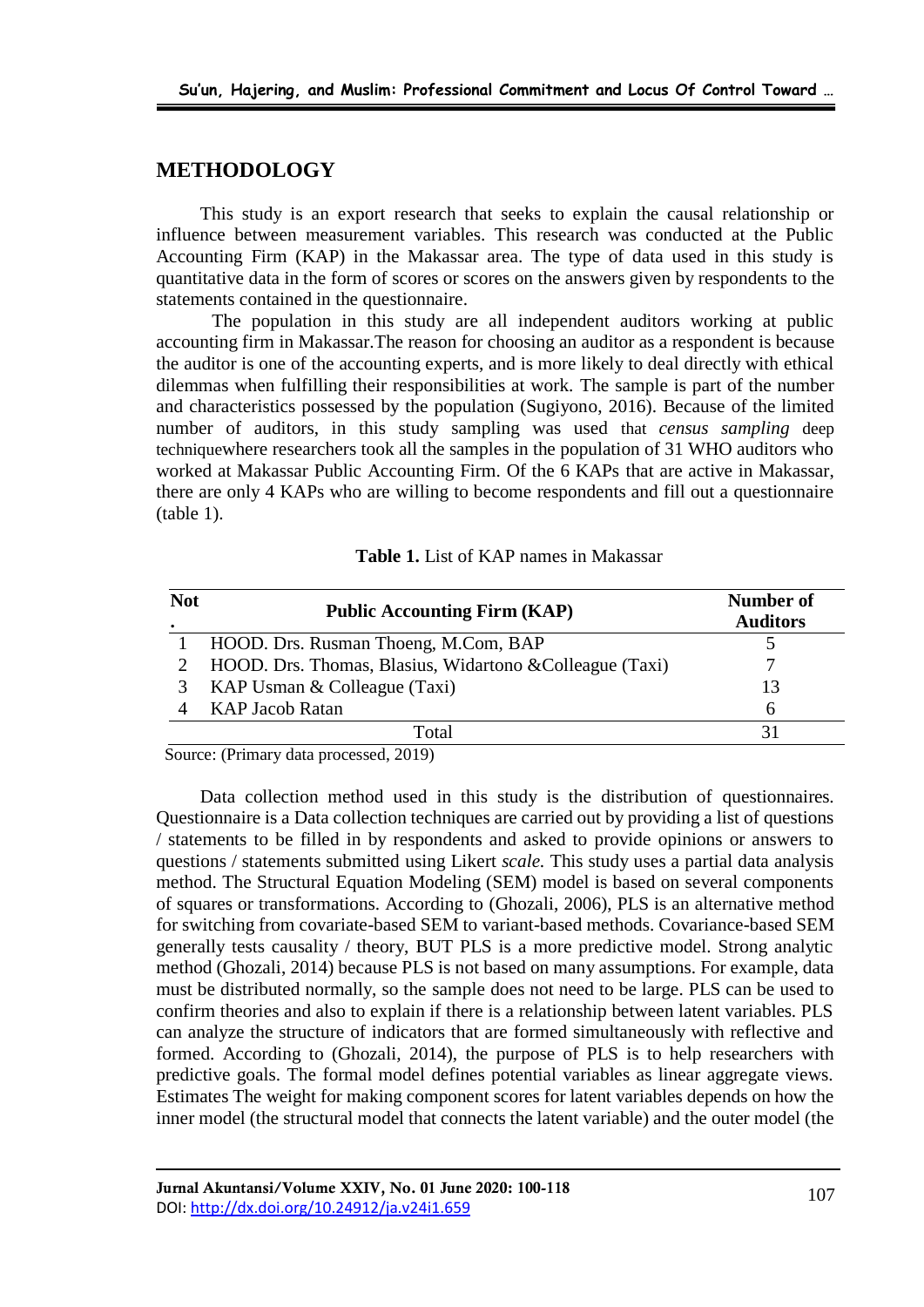measurement model, which is the contact between the indicator components) is in the specifications.

## **RESULTS**

**Respondents.** This research was conducted on all auditors registered at the Public Accountants office in Makassar. Data for this study were obtained using a questionnaire that was distributed directly to respondents WHO past the Kap auditor in Makassar. 31 respondents who were KAP auditors in Makassar consisted of 20 auditors or 64.52% of the sexes of men, while women were 11 auditors or 35.48%. Furthermore, the majority of auditors at KAP in Makassar who were respondents in this study had a Bachelor's education level of 12 auditors or 38.7% of the total respondents. While the education level of S2 is 15 auditors or 48.4% and S3 education level is 4 auditors or 12.9%. Finally, the total number of respondents amounted to 31 people, 10 people (32.26%) among those aged <25 years and 21 people (67.74%) Others> 25 years.

**Measurement model (Outer model)**. That *outer model* The analysis uses three measurement components, viz *linear validity*, *convergent validity* and *composite reliability.* Linear validity is related to the principle that different construction sizes (manifest variables) should not be correlated with height. The way to test linear validity with reflection indicators is to look at the value of Cross loading for each variable must be  $> 0.70$ (Ghozali, 2014). In addition, the Speace indicator is considered valid if it has the highest value of the loading factor for the construction in question compared to the value of the factor of loading into other constructions.

|             | <b>Professional</b><br><b>Commitment</b> | <b>Control Locus</b> | <b>Ethical</b><br>sensitivity | <b>Intensity</b><br>To do<br>Whistleblowing |
|-------------|------------------------------------------|----------------------|-------------------------------|---------------------------------------------|
| <b>X1.1</b> | .955                                     | .483                 | .656                          | 0.515                                       |
| <b>X1.2</b> | .972                                     | .489                 | 0.644                         | 0.504                                       |
| <b>X1.3</b> | 0.937                                    | 0.415                | 0.574                         | 0.460                                       |
| <b>X1.4</b> | 0.946                                    | 0.445                | 0.619                         | 0.538                                       |
| <b>X1.5</b> | 0.924                                    | .382                 | 0.542                         | 0.485                                       |
| <b>X1.6</b> | 0.926                                    | 0.427                | 0.599                         | .453                                        |
| <b>X1.7</b> | 0.766                                    | 0.450                | 0.509                         | .403                                        |
| <b>X1.8</b> | .752                                     | .384                 | 0.429                         | .349                                        |
| X2.1        | 0.535                                    | 0844                 | 0.425                         | .344                                        |
| X2.2        | 0.305                                    | 0.785                | .328                          | .273                                        |
| X2.3        | .341                                     | 0.841                | 0.422                         | .346                                        |
| X2.4        | .331                                     | .806                 | .658                          | .443                                        |
| X2.5        | 0.561                                    | .889                 | 0.507                         | .408                                        |

**Table 2.** *Loading Cross*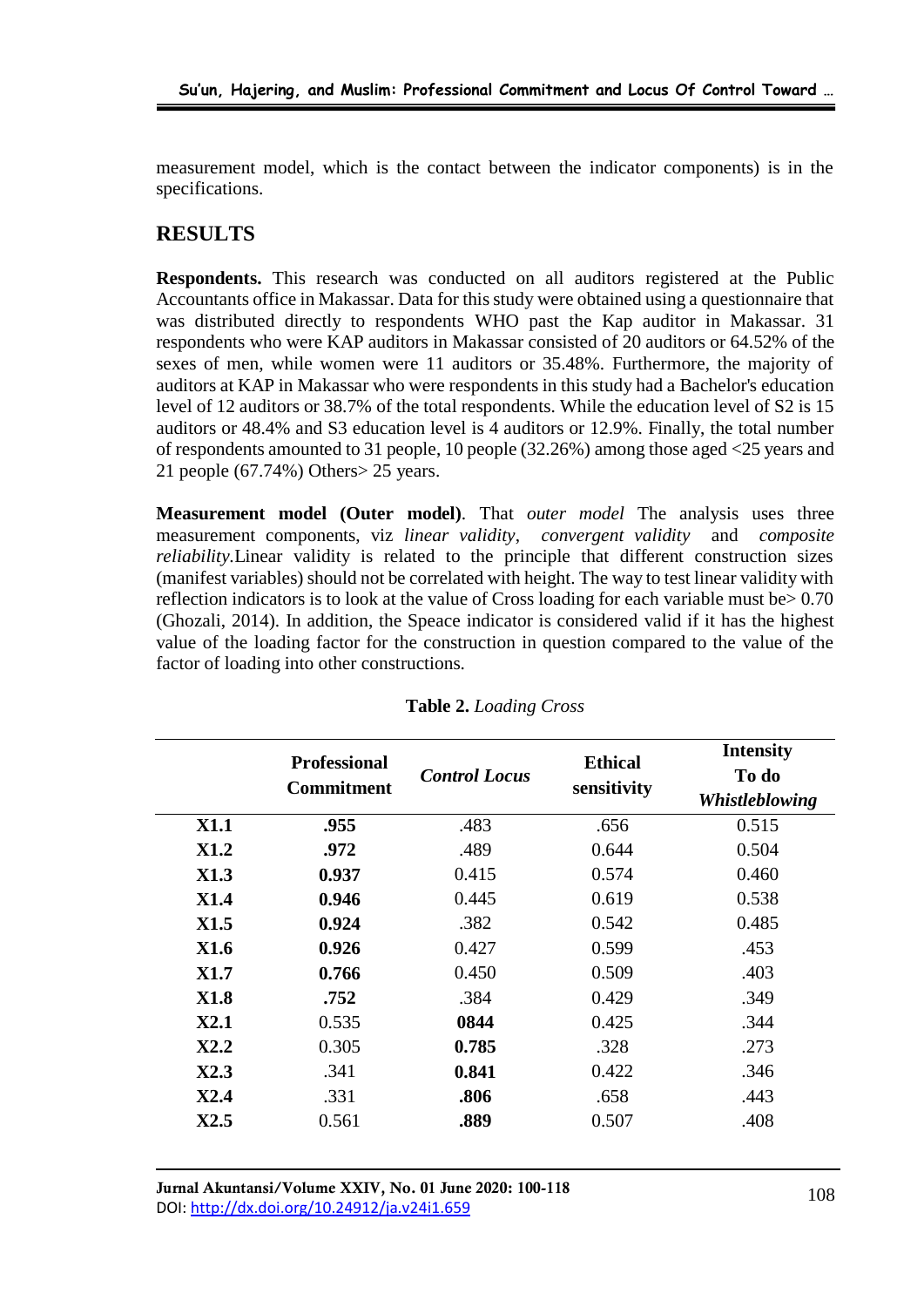|  |  |  | Su'un, Hajering, and Muslim: Professional Commitment and Locus Of Control Toward … |  |  |  |  |  |  |
|--|--|--|------------------------------------------------------------------------------------|--|--|--|--|--|--|
|--|--|--|------------------------------------------------------------------------------------|--|--|--|--|--|--|

| X2.6           | 0.455 | 0.890 | 0.436 | 0.310 |
|----------------|-------|-------|-------|-------|
| X2.7           | 0.309 | 0.788 | 0.649 | 0.430 |
| $\mathbf{Y1}$  | 0.414 | .652  | 0.829 | 0.591 |
| $\mathbf{Y2}$  | .406  | .661  | 0831  | 0.604 |
| $\mathbf{Y}3$  | 0.670 | .448  | .804  | .658  |
| Y4             | .689  | .388  | 0.768 | 0.614 |
| $\mathbf{Y}$ 5 | .488  | .457  | 0.830 | .628  |
| Y6             | 0.534 | 0.508 | .902  | .657  |
| $\mathbf{Y}$   | 0.502 | .473  | .852  | 0.630 |
| Z1             | .394  | .204  | 0.572 | 0.875 |
| Z <sub>2</sub> | .367  | .203  | 0.612 | 0.860 |
| Z <sub>3</sub> | .349  | .139  | 0.537 | 0.849 |
| Z <sub>4</sub> | .179  | .291  | 0.429 | 0.734 |
| Z <sub>5</sub> | 0.633 | 0.541 | 0.746 | 0.868 |
| <b>Z6</b>      | .447  | .481  | 0.712 | 0.880 |
| Z7             | .155  | 0.389 | 0.534 | 0.724 |
| <b>Z8</b>      | 0.631 | 0.508 | .705  | .886  |
| Z9             | 0.578 | 0.543 | .773  | 0.925 |

Source: (SmartPLS Output, 2019)

Based on table 3, includes factors for indicators of manufacturing commitments (x 1.1 to x 1.8) Have the loading factor to professional commitment is higher than other constructs. As an illustration the loading factor x 1.1 for professional commitment is 0.955 which is higher than the loading factor to the locus of Control (0.483), ethical sensitivity (0.656) and whistleblowing intensity (0.515). That same also see other indicators.

Based on table 3 shows the results of estimated external loading CALCULATION test use PLS to indicator all variables. The results show that all items is reflective indicator, and has a loading factor > 0.70. It can be concluded that all indicators are valid for measuring the variables.Therefore, potential configurations predict block indications rather than other block indications. Another way to investigate discriminant validity is to find the square root of the mean variance extract (AVE). The recommended value is 0.5 or more (Fornell and Larcker, 1981 in Ghozali, 2014). The value of AVE (averange variance Extracted) of professional commitment, locus of control, ethical sensitivity, and whistleblowing intensity is greater than 0.5. So, all variables can be declared reliable.

**Table 3.** The results of testing the External Load, Croncbach Alpha, Composite Reliability, and AVE

| <b>Build</b>                   |      | Item Loading CR CA. AVE |                  |  |
|--------------------------------|------|-------------------------|------------------|--|
| <b>Professional Commitment</b> |      |                         | .972 0.966 0.812 |  |
|                                | X1.1 | .955                    |                  |  |
|                                | X1.2 | .972                    |                  |  |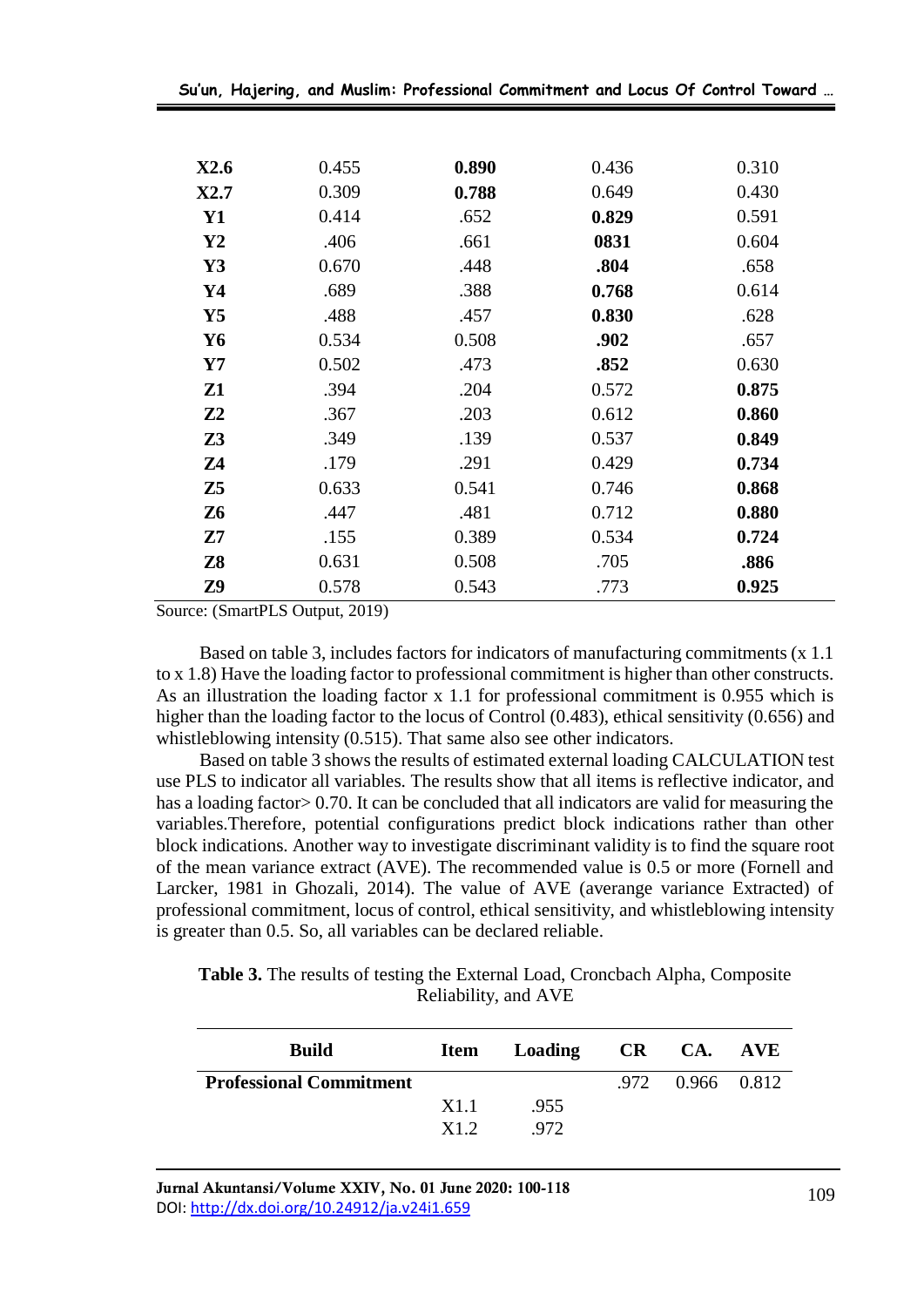|                                 | X1.3           | 0.937 |       |       |       |
|---------------------------------|----------------|-------|-------|-------|-------|
|                                 | X1.4           | 0.946 |       |       |       |
|                                 | X1.5           | 0.924 |       |       |       |
|                                 | X1.6           | 0.926 |       |       |       |
|                                 | X1.7           | 0.766 |       |       |       |
|                                 | X1.8           | .752  |       |       |       |
| <b>Control Locus</b>            |                |       | 0.942 | 0.930 | .698  |
|                                 | X2.1           | 0844  |       |       |       |
|                                 | X2.2           | 0.785 |       |       |       |
|                                 | X2.3           | 0.841 |       |       |       |
|                                 | X2.4           | .806  |       |       |       |
|                                 | X2.5           | .889  |       |       |       |
|                                 | X2.6           | 0.890 |       |       |       |
|                                 | X2.7           | 0.788 |       |       |       |
| <b>Ethical sensitivity</b>      |                |       | 0.940 | 0.925 | .692  |
|                                 | Y1             | 0.829 |       |       |       |
|                                 | Y2             | 0831  |       |       |       |
|                                 | Y3             | .804  |       |       |       |
|                                 | Y4             | 0.768 |       |       |       |
|                                 | Y5             | 0.830 |       |       |       |
|                                 | Y <sub>6</sub> | .902  |       |       |       |
|                                 | Y7             | .852  |       |       |       |
| <b>Whistleblowing intensity</b> |                |       | .958  | .951  | 0.718 |
|                                 | Z1             | 0.875 |       |       |       |
|                                 | Z2             | 0.860 |       |       |       |
|                                 | Z <sub>3</sub> | 0.849 |       |       |       |
|                                 | Z4             | 0.734 |       |       |       |
|                                 | Z5             | 0.868 |       |       |       |
|                                 | Z <sub>6</sub> | 0.880 |       |       |       |
|                                 | Z7             | 0.724 |       |       |       |

 **Source:** (SmartPLS output, 2019)

*Composite Reliability,* The results will show a satisfactory value if above 0.7. Apart from looking at composite reliability, reliability test can be strengthened by the value, Cronbach's alpha, the recommended value is more than 0.6. (Nunnaly 1996 in Ghozali 2014). The combined results of reliability indicate satisfactory value, the value of each variable exceeds the value of 0.7. Also, Cronbach's alpha showed the value of each variable more than 0.6. This shows the high consistency and stability of your device. In other words, all components of various professional responsibilities, locus of control, ethical sensitivity and reporters have excellent reliability with all doors where appropriate measuring instruments are used to measure each component.

**Structural Model Testing (Inner model).** After the model is estimated to meet the criteria of the outer model, the next structural model test (inner model) is carried out. The models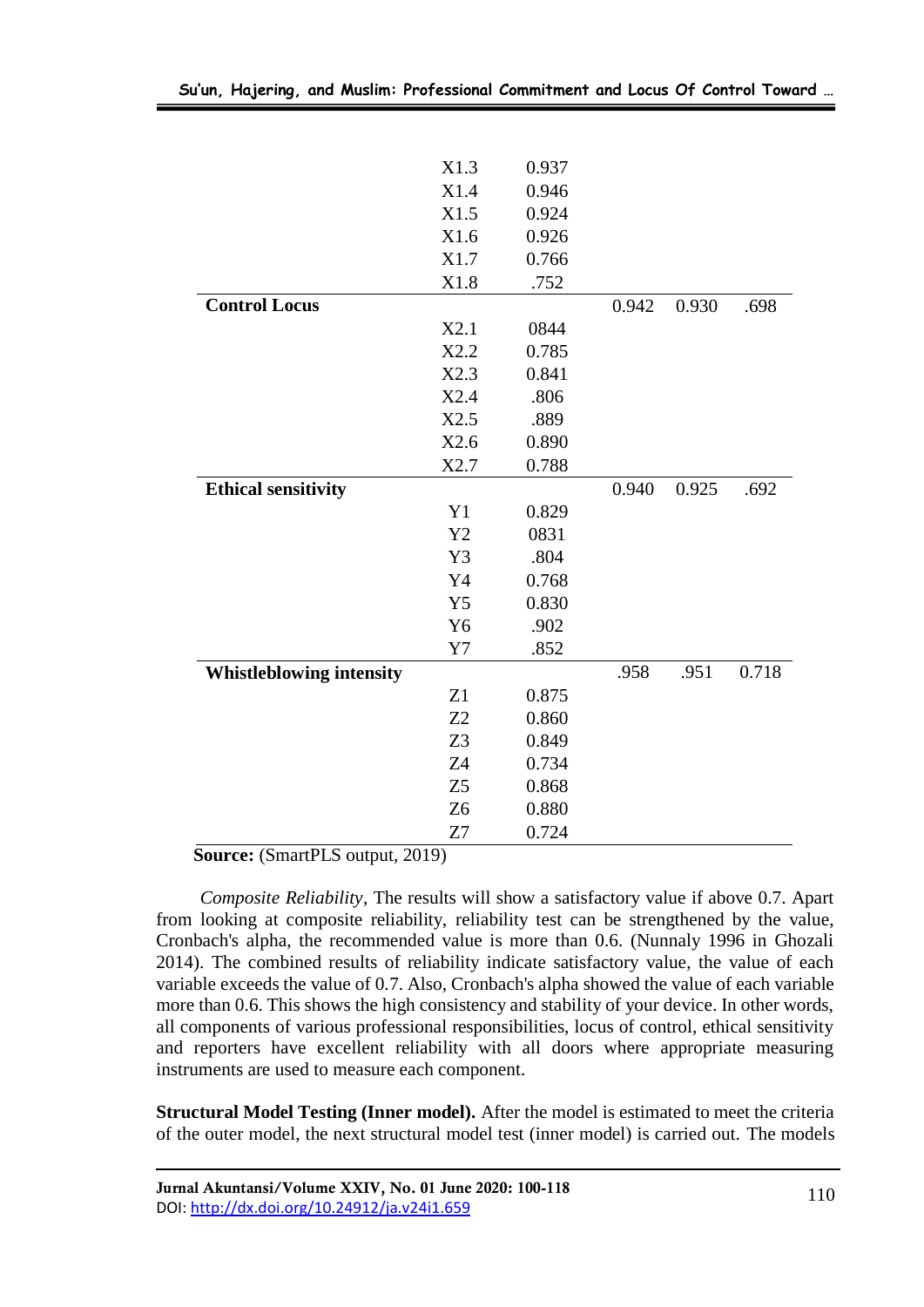structure is evaluated using *r-square* for latent dependent variable. In assessing the model please start by looking at the *r-square* for each latent dependent variable. The results showed that the R Square value of ethical sensitivity is 0.532 or 53.2%, this means that the ethical sensitivity variable can be explained by the efforts of experts from the variable and locus of control of 53.2%. The value of the R square intensity of *whistleblowing* is 0.572 or 57.2%. This shows that the intensity of whistleblowing can be explained by the variables of professional commitment, locus of control, and ethical sensitivity of 57.2%.



#### **Fig. 3** Structural Model Testing Using SmartPLS

The proposed hypothesis test is carried out by testing the line coefficients and indirect effects and testing the structural model (internal models) by looking *path coefficient* and *indirect effect.* The significance of the parameters is expected to provide information about the relationship between the research variables. The limit for rejecting and agreeing to the proposed ESI Hypothesis is sig PValue <0.05. The table below presents the estimated results for *structural model testing.*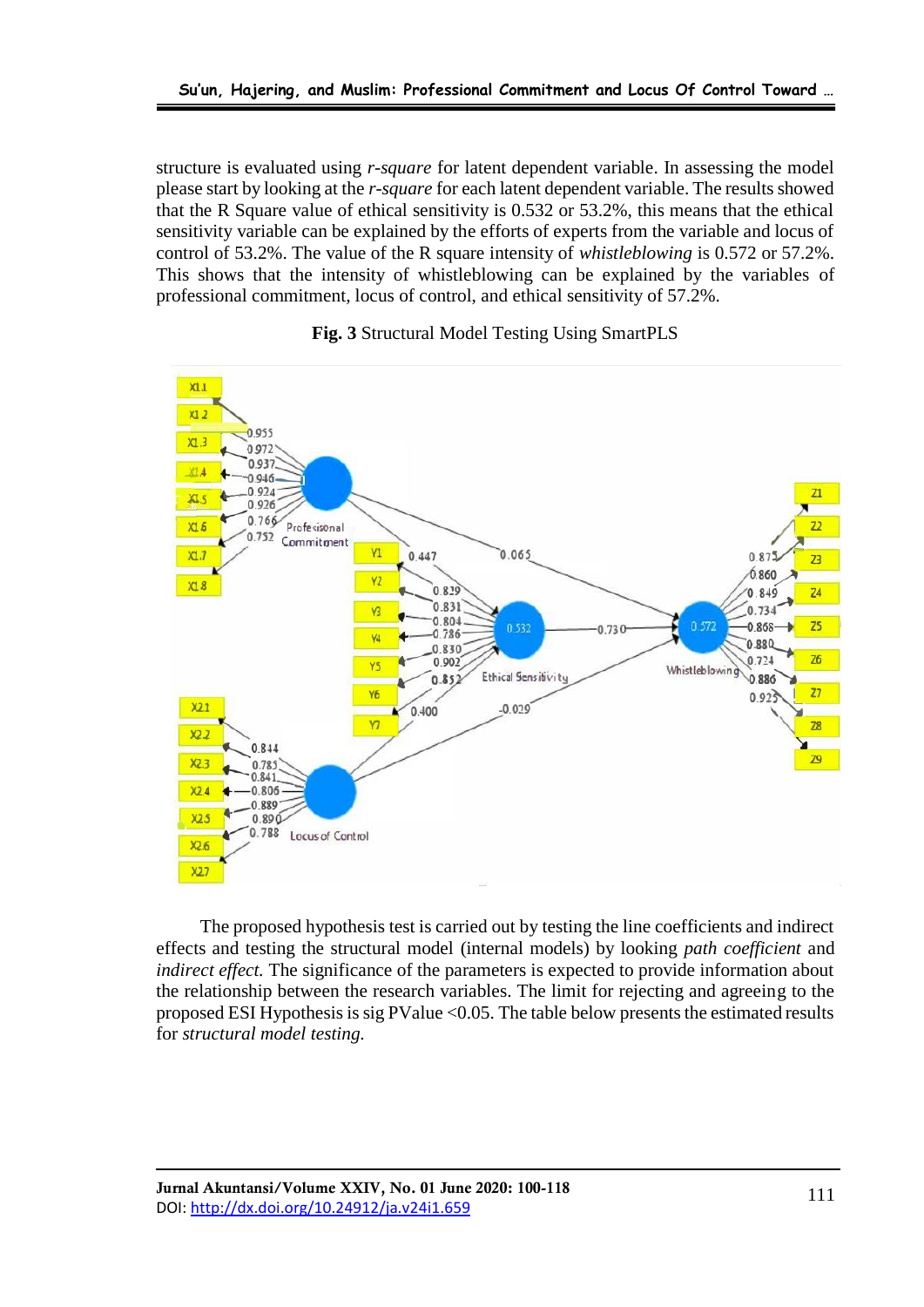|                | <b>Variable</b>            |                                             |                                    | <b>Original</b>       |                            |       |                 |                    |
|----------------|----------------------------|---------------------------------------------|------------------------------------|-----------------------|----------------------------|-------|-----------------|--------------------|
| <b>CALL</b>    | variable                   | <b>Independent Intervention</b><br>Variable | <b>Dependet</b><br><b>Variable</b> | <b>Sample</b><br>(HI) | <b>P.</b><br><b>Values</b> | Live  | <i>Indirect</i> | <b>Description</b> |
| 1              | Professional<br>Commitment |                                             | Ethical<br>sensitivity             | .447                  | 0,000                      | 3,393 |                 | Sig                |
| $\overline{2}$ | Professional<br>Commitment |                                             | Whistleblowing<br>intensity        | 0.065                 | .323                       | 0.460 |                 | <b>Not</b><br>Sig  |
| 3              | Control<br>Locus           |                                             | Ethical<br>sensitivity             | .400                  | 0,000                      | 3,517 |                 | Sig                |
| $\overline{4}$ | Control<br>Locus           |                                             | Whistleblowing<br>intensity        | $-0.029$              | .403                       | .246  |                 | No Sig             |
| 5              |                            | Ethical<br>sensitivity                      | Whistleblowing<br>intensity        | 0.730                 | .001                       | 3,203 |                 | Sig                |
| 6              | Professional<br>Commitment | Ethical<br>sensitivity                      | Whistleblowing<br>intensity        | .326                  | 0.004                      | 3,393 | 2,667           | Sig                |
| 7              | Control<br>Locus           | Ethical<br>sensitivity                      | Whistleblowing<br>intensity        | .292                  | 0.018                      | 0.460 | 2,095           | Sig                |

**Table 4.** Hypothesis Testing based on Path Coefficients and Indirect Effects

Source: (SmartPLS Output, 2019)

Based on table 4, Direct influence (Path *Coefficient)* and indirectly so that it is obtained that the first hypothesis is suspected that professional commitment has a positive relationship and has a significant effect on ethical sensitivity. The Professional Commitment variable has a significant number of 0,000, that is <0.05. The original sample value  $+ 0.447$ influence is given positively to the dependent variable. Mean Ha is accepted and H0 is rejected so it can be said that professional commitment has a positive and significant relationship to ethical sensitivity.

The second hypothesis is suspected that professional commitment has a positive relationship and significant effect on intensity whistleblowing Variable Professional commitment has a significance of  $0.323$  ie.  $> 0.05$ . Original sample value + 0.065 Influence is positively given to the dependent variable. This means that Ha is rejected and H0 is acceptable so it can be said that professional commitment has a positive and significant relationship with whistleblowing intensity.

The third hypothesis states that it is suspected *locus of control*has a positive and significant effect on ethical sensitivity. The locus of control variable has a significant number of  $0,000 \le 0.05$ . The original sample value  $+ 0.400$  effect is given positively to the dependent variable. This means that Ha is accepted and H0 is rejected, so it can be said that locus of control has a positive and significant influence on ethical sensitivity.

The fourth hypothesis states that it is suspected *locus of control*has a positive relationship and significantly influences whistleblowing intensity. The locus of control variable has a significant level of 0.403 which is greater than 0.05. Original Sample Value-0.029 The negative influence is given on the dependent variable. This means that Ha is rejected and H0 is accepted so it can be said that locus of control has a negative relationship and does not have a significant effect on whistleblowing intensity.

The fifth hypothesis is suspected ethical sensitivityhas a positive and significant effect on whistleblowing intensity. Ethical sensitivity variable has a significance of 0.001 <0.05.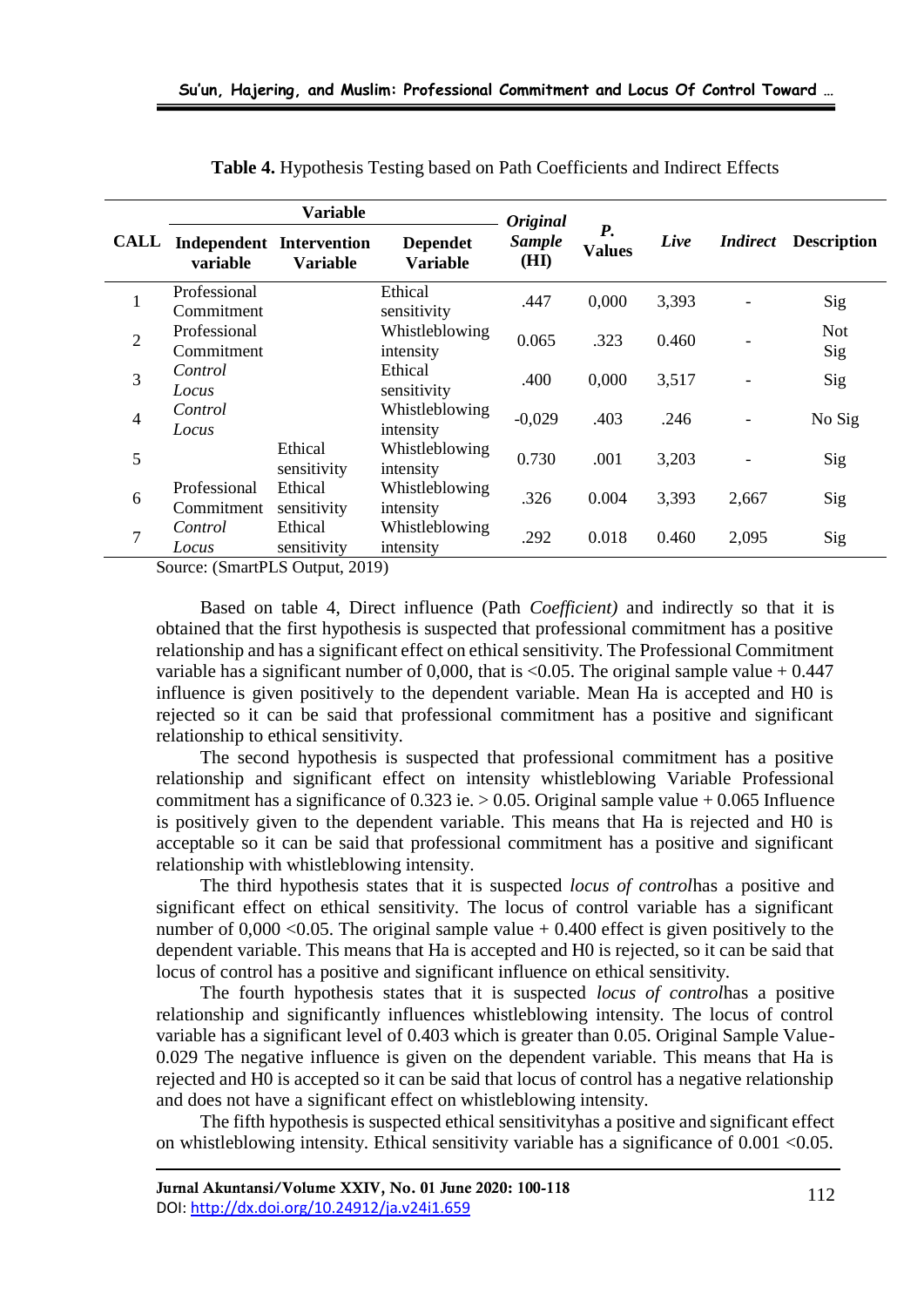Original sample value  $+ 0.730$  Influence is given positively to the dependent variable. This means that Ha is accepted and H0 is rejected, so it can be said that ethical sensitivity has a positive and significant relationship with whistleblowing intensity.

The sixth hypothesis states that professional commitment has a positive relationship and significantly influences intensity whistleblowing through ethical sensitivity. The Professional Commitment variable has a significant 0.004 which is <0.05. The original value of the sample  $+ 0.326$  shows a positive effect on the dependent variable. This means that Ha can be accepted and H0 rejected so it can be said that professional commitment has a positive and significant influence on the intensity of complaints through ethical sensitivity. This means that the ethical sensitivity variable exudes professional commitment to whistleblowing intensity.

The sixth hypothesis states it is suspected locus of control has a positive relationship and significantly influences whistleblowing intensity through ethical sensitivity. The variable Professional commitment has a significance of  $0.018$  from  $< 0.05$ . The original value of the sample  $+ 0.292$  shows a positive effect on the dependent variable. This means that Ha can be accepted and H0 rejected so it can be said that locus of control has a positive influence and sIt is significant on the intensity of whistleblowing through ethical sensitivity. This means that the ethical sensitivity variable exudes professional commitment to the intensity of whistleblowing.

## **DISCUSSION**

**Effect of professional commitment on ethical sensitivity.** Hypothesis test results indicate that professional commitment has a positive relationship and has a significant effect on ethical sensitivity. This means that the higher the professional commitment of an auditor, the higher the ethical sensitivity. This shows how professional auditors with high accountability in THE KAP can overcome various pressures arising from themselves and internal / external stakeholders and keep the work's name visible to the public eye. Therefore, the auditor's professional responsibility influences ethical sensitivity. The higher the level of professional responsibility, the higher the ability to understand the situation, and vice versa.

**Effect of professional commitment on the intensity of doing whistleblowing.** Hypothesis test results indicate that the variable of professional commitment has a positive influence and influence on the intensity of whistleblowing. An auditor with a high professional commitment will protect his profession from violations to create an intention to conduct whistleblowing.This study is not in line with research conducted by (Joneta, 2016) and (Bakri, 2014) who found that professional commitment has a significant positive effect on whistleblowing intentions. However, this study is in line with (Purwantini, 2016) on the influence of professional commitment, ethical considerations, and planned behavioral components of the internal whistleblowing intention to find that professional commitment does not have a significant effect on whistleblowing intentions. Although the effect is not significant but because the direction of the relationship is positive, it means that if the auditor has high professional commitment it will affect the intensity of the auditor to do whistleblowing. As well as, any increase in auditor intensity for whistleblowing will also indicate an increase in auditor's professional commitment. However, the increase will not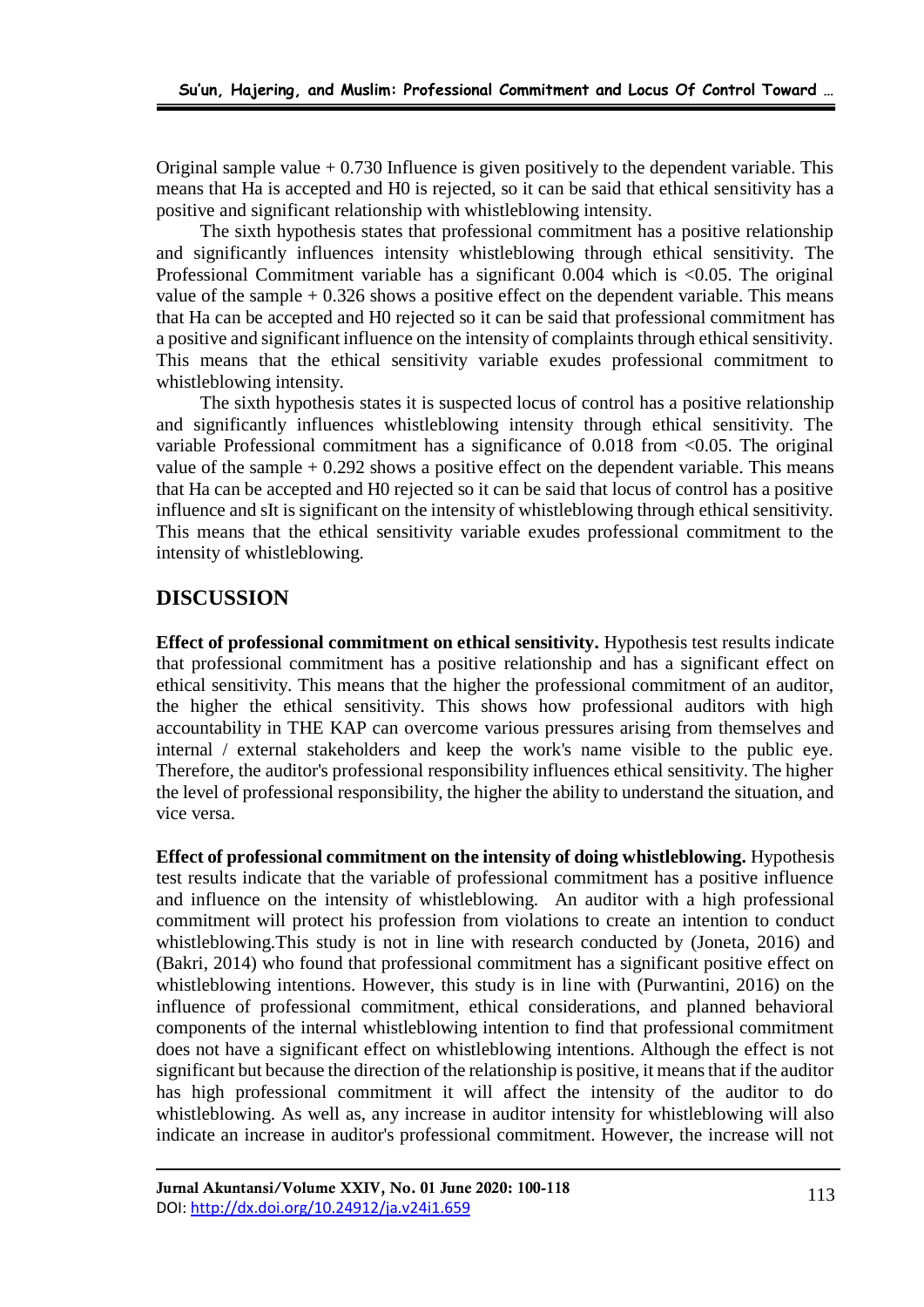be seen significantly. Although the auditor's professional commitment is high, it cannot guarantee that the auditor will take whistleblowing actions. This is caused by other factors such as fear of reprisal and the effects of laws or regulations which are not completely contrary to *whistleblowing* and Legal Protection from *reporter*.

**The effect of locus of control** on ethical sensitivity. The results of hypothesis testing indicate that the locus of control variables positively and significantly influences ethical sensitivity. This means that when the locus of control increases the ethical sensitivity of the auditor will increase as the opposite. *Locus of control* is personal perspective from an event whether that can control the events that occur, so that auditors are more sensitive to ethical situations in carrying out their duties. This study is in line with research conducted by (Equality and Mutmainah, 2013) which states that locus of control has a significant positive effect on ethical sensitivity. *Locus of control* will affect ethical sensitivity because the higher the auditor's locus of control, the higher the ability to understand the situation, and vice versa. However, this research is not in line with research conducted by (Sinaga, 2015) on the influence of ethical reasoning, ethical orientation, locus of control, gender and age on ethical sensitivity. His research shows that locus of control does not significantly influence ethical sensitivity.

**The effect of locus of control**at whistleblowing intensity. Hypothesis test results show that the locus of control variable is negative and not significant on whistleblowing intensity. This means that the higher the auditor's locus of control, the lower the auditor's intensity to conduct whistleblowing. This study contradicts the research of (Purnamasari et al., 2016) who found that locus of control had a significant effect on whistleblowing. However, this study is in line with the results of the study by (Napitupulu and Bernawati, 2016) which states that locus of control has no significant effect on whistleblowing intentions. that *locus of control* associated with belief in destiny and the existence of destiny, self-confidence, and appreciation for his own efforts. The factors of sustainability and good luck at work also do not affect the intensity of auditors for whistleblowing. The luck referred to here is income and employment. This result is also due to the auditor at the Public Accountant Office in Makassar being dominated by male auditors, so in this study it cannot prove the effect of locus of control on whistleblowing intensity. According to (Midyarany and Kurnia, 2016) Differences in behavior between women and men tend to try to do something in accordance with the norms that apply to instincts, while men tend to break the rules to compete for success.

**Effect of ethical sensitivity on whistleblowing intensity.**Hypothesis test results indicate that the ethical sensitivity variable really positive and significant effect on whistleblowing intensity. The original value of the sample marked positive shows a direct contrast between ethical sensitivity and whistleblowing intensity, which means that when ethical sensitivity increases, the intensity of the whistleblowing auditor will increase and vice versa. Ethical Sensitivity is the ability of individuals to recognize the existence of ethical or moral values in decision making (Midyarany and Kurnia 2016). Therefore, if the auditor has high ethical sensitivity, he tends to regard the reporter as an important action, and the possibility of their power to make the reporter increase.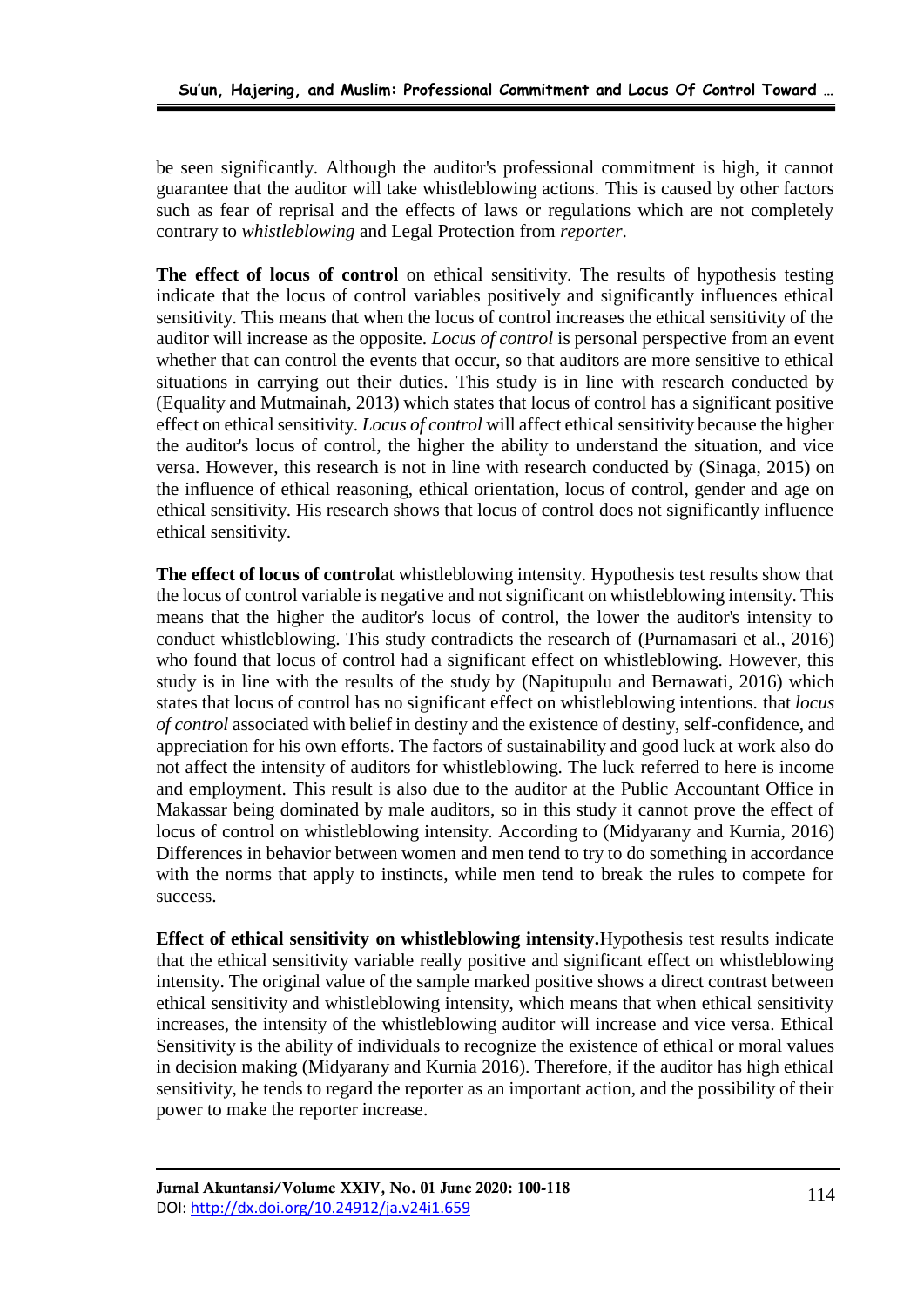**Effect of professional commitment on whistleblowing intensity through ethical sensitivity.** Ethical sensitivity in this study provides a relationship between professional commitments with intensity whistleblowing. The variable of professional commitment has a positive relationship and has a significant effect on *whistleblowing intensity.* It means that more and more auditors comply with and implement something that has become a commitment to the profession, and ethical decision making by the auditor will improve or be able to make better decisions. Auditors who implicitly support the goals and values of their work are considered sensitive to ethical situations and prioritize the interests of experts rather than personal interests, or at least limit their interest in their work. Of course, auditors want to maintain their membership as experts and avoid ethical violations. Therefore, high professional accountability auditors are sensitive to situations that can cause*whistleblowing*. This research is in accordance with the theory of planned behavior developed by Icheck Ajzen and Martin Fishbein in 1980. Professional commitment represents attitude toward behavior *(Attitudes Towards behavior)* in this theory.One of the attitudes shown by the auditor's professional efforts is compliance with the professional standards of public accountants and the ethical rules of the public accounting profession. Standards audits and rules of conduct or rules of conduct are carried out to guide behavior, especially when doing business, to maintain the image in a professional manner in the public eye.Therefore, the higher the auditor's professional commitment will be higher to assume that whistleblowing is important.

**Effect of locus of control** more than the intensity of complaints through ethical sensitivity. Ethical sensitivity in this study exudes a relationship between *locus of control* fight intensity from *whistleblowing*. That *locus of control* variable has a positive relationship and significantly influences intensity from *whistleblowing*.It can be interpreted that the higher level of locus of control possessed by an auditor, will increase ethical sensitivity in carrying out responsibilities as a professional auditor. Locus of Control is considered as one of the personality traits of individuals who are stronger or more stable. Thus, trained auditors can easily find ethical issues that can be receptive hotIWA based on their actions.This shows the higher the auditor's view of an event he encountered, the higher the auditor's intensity to do so *whistleblowing* l*ocus of control* can be linked to the concept of behavior control which is debated by theories about planned behavior. (theory of planned behavior). Perception Behavior Control is a person's belief that his perception is the result of self-control over the perception of that behavior.The locus of control perception is a person's belief that his perception is the result of the locus of control for behavioral perception. According to (Iswarini and Mutmainnah, 2013), locus of control derived from ethical knowledge and understanding is the basis for someone to make more sensitive and ethical decisions because of ethical issues.

## **CONCLUSION**

The results showed that professional commitment has a positive relationship and a significant relationship with ethical sensitivity. However, it was not significant for whistleblowing intensity. The locus of control variable has a positive relationship and a significant effect on ethical sensitivity, but does not have a significant effect on whistleblowing intensity. The results showed that ethical sensitivity had a positive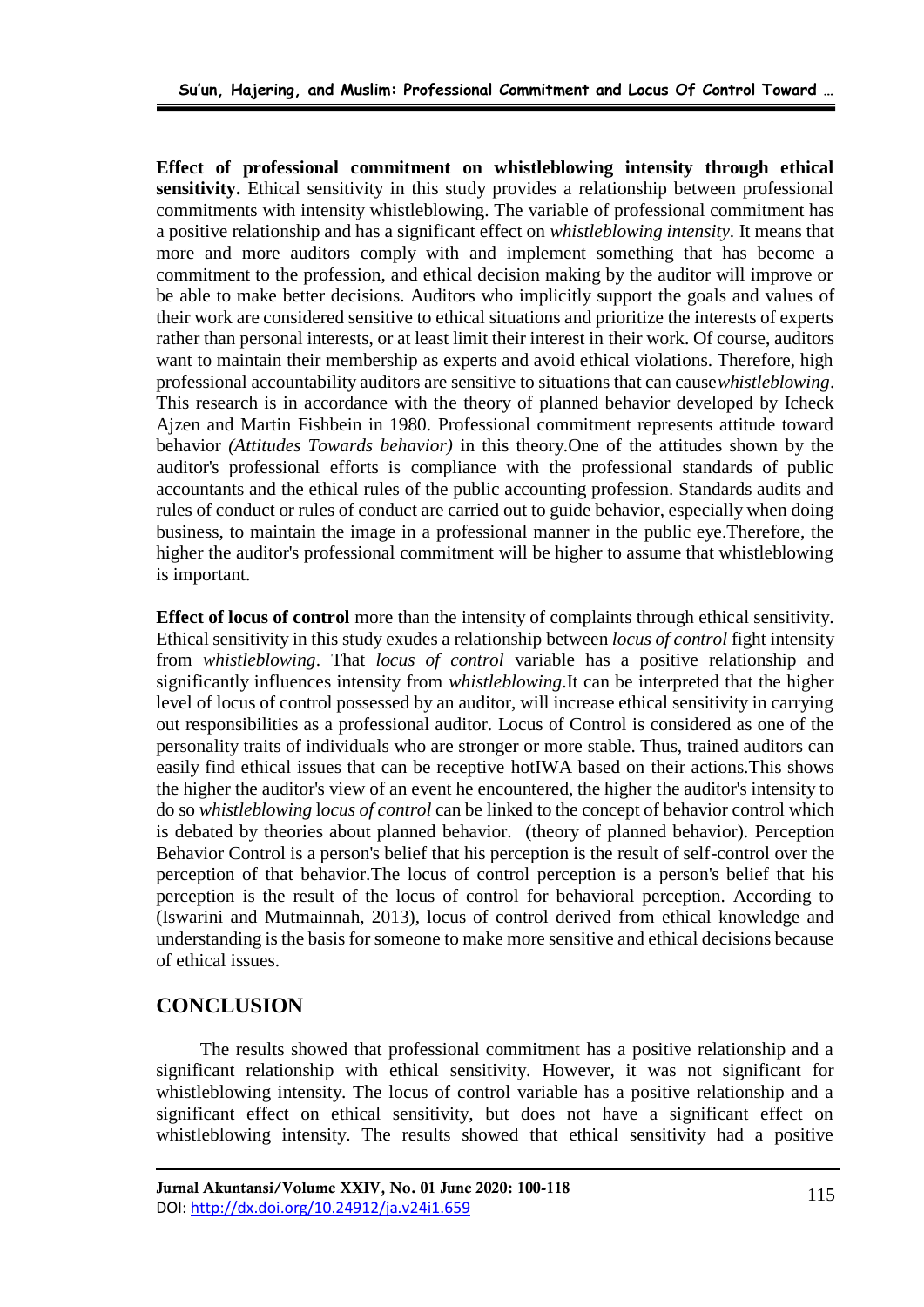relationship and a significant effect on whistleblowing intensity. This finding also shows that professional commitment and locus of control have a positive and significant relationship with whistleblowing intensity through ethical sensitivity.

Based on direct experience in this research process, this study has limitations that the number of respondents involved in filling out the research questionnaire is too small and the location of the study is only focused on the Public Accountant office in Makassar so that the researcher suggests that researchers further increase the number of research samples to improve data accuracy research. Further research is suggested to expand the scope of research, add research samples and add new variables that are not present in this study so that they can find out many things that influence this research. In addition to using the questionnaire, further studies are also recommended to use the method of direct interviews with respondents so that they can produce more accurate information.

## **REFERENCE**

- Ajzen, I. (1991). The Theory Of Planned Behavior. Organizational Behavior And Human Decision Processes, 50(2), 179–210.
- Andinni. (2015). Kasus PDAM Makassar, KPK Periksa Dua Karyawan Swasta.
- Ayu H, E. (2014). Pengaruh Komitmen Profesional Dan Locus Of Control Auditor Internal Terhadap Intensi Melakukan Whistleblowing : Kesadaran Etis Sebagai Variabel Pemoderasi (Survei Pada Auditor Internal Pada Perbankan Yogyakarta. Universitas Gadjah Mada.
- Bagustianto, Rizki, dan Nurkholis. (2015). Faktor-Faktor Yang Mempengaruhi Minat Pegawai Negeri Sipil (PNS) Untuk Melakukan Tindakan Whistleblowing (Studi Pada PNS BPK-RI. Jurnal Ekonomi Dan Keuangan, 19(2), 276–295.
- Bakri. (2014). Analisis Komitmen Profesional Dan Sosialisasi Antisipatif Serta Hubungannya Dengan Whistleblowing. Jurnal Al-Mizan, 10(1), 152–167.
- Curtis, M. B., and Taylor, E. Z. (2009). Whistleblowing in Public Accounting Influence of Identity Disclosure, Situational Context and Personal Characteristics. Accounting and The Public Interest, 9(1), 191–220.
- Falah, S. (2006). Pengaruh Budaya Etis Organisasi Dan Orientasi Etika Terhadap Sensitivitas Etika (Studi Empiris Tentang Pemeriksaan Internal Di Bawasda Pemda Papua. Universitas Diponegoro.
- Ghozali, I. (2008). Model Persamaan Struktural Konsep dan Aplikasi dengan Program Amos 16.0. Semarang: Badan Penerbit Universitas Diponegoro.
- Ghozali, I. (2014). Partial Least Squares Konsep, Metode Dan Aplikasi Menggunakan Program Warp PLS 4.0. Semarang: Badan Penerbit Universitas Diponegoro.
- Iswarini, Ega, M., dan Siti, M. (2013). Pengaruh Penalaran Etis Dan Faktor-Faktor Pribadi Terhadap Sensitivitas Etis Pada Mahasiswa Akuntansi. Diponegoro Journal of Accounting, 2(1), 1–11.
- Janitra, W. A. (2016). Pengaruh Orientasi Etika,Komitmen Profesional, Komitmen Organisasi, Dan Sensitivitas Etis Terhadap Internal Whistleblowing (Studi Empiris Pada SKPD Kota Pekanbaru). JOM Fekon, 3(1), 734–748.
- Kreshastuti, D. K., dan Prastiwi, A. (2014). Analisis Faktor-Faktor Yang Mempengaruhi Whistleblowing (Studi Empiris Pada Kantor Akuntan Publik Di Semarang). Diponegoro Journal of Accounting, 3(2), 1–15.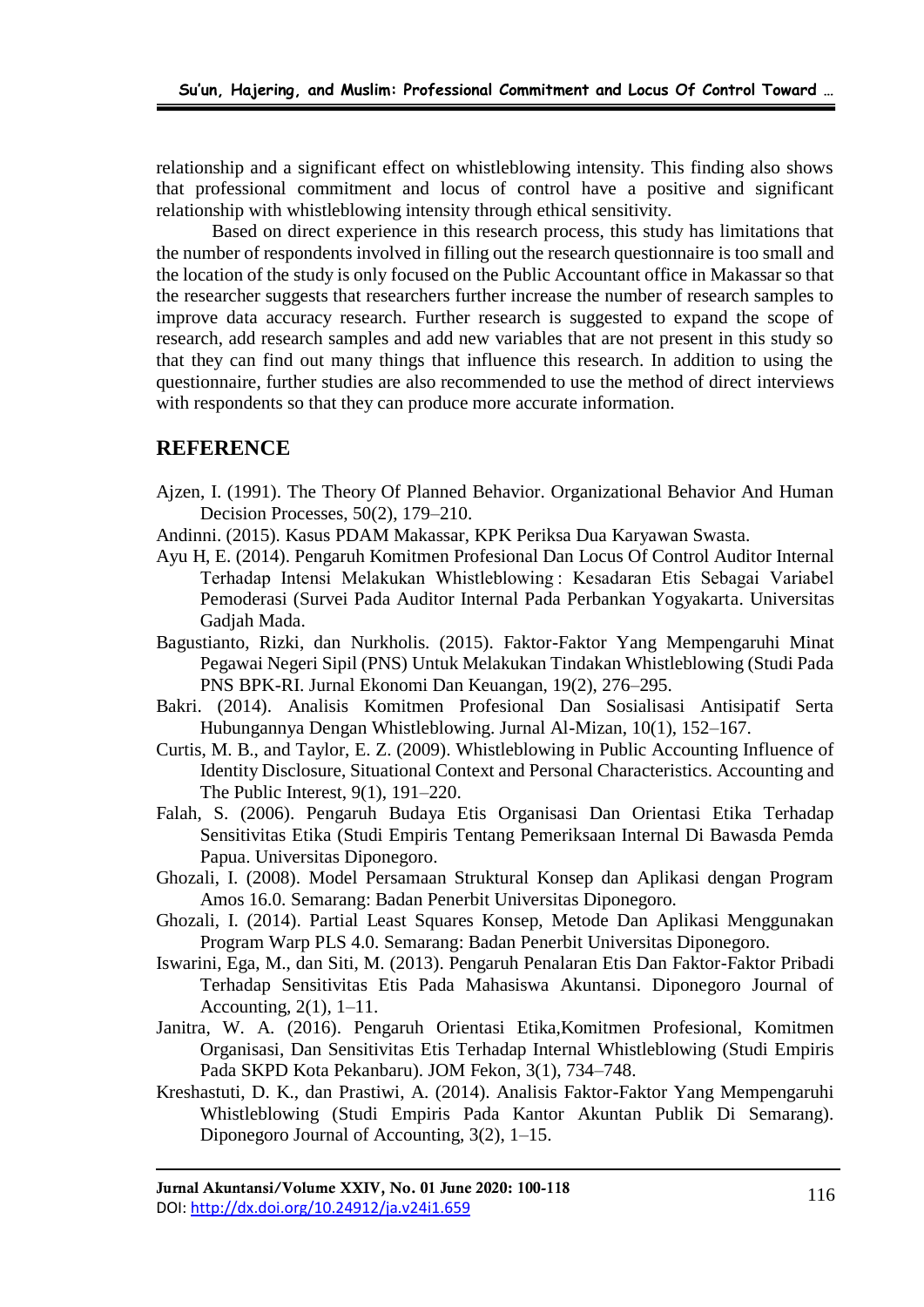- Mesmer-Magnus, J. R., and Viswesvaran, C. (2005). Whistleblowing in Organizations: An Examination of Correlates of Whistleblowing Intensions, Action, and Retaliation. Journal of Business Ethics, 62(3), 277–297.
- Midyarany, D., dan Kurnia. (2016). Pengaruh Sensitivitas Etis, Gender, Dan Locus Of Control Terhadap Perilaku Etis Mahasiswa. E-Journal STIESIA Surabaya, 1–17.
- Mulyadi, dan Puradiredja, K. (1998). Auditing (Kelima). Jakarta: Salemba Empat.
- Muslim, M., Pelu, A. M. F., dan Mentari, K. (2018). Pengaruh Kompetensi Auditor, Tekanan Ketaatan, dan Kompleksitas Tugas Terhadap Audit Judgment. *Bongaya Journal for Research in Accounting*, *1*(2), 8–17.
- Muttaqin, A. Z. (2014). Analisis Faktor-Faktor Yang Mempengaruhi Sensitivitas Etika Auditor Pemerintah. Universitas Diponegoro Semarang.
- Napitupulu, Beatrice, G., dan Bernawati, Y. (2016). Pengaruh Faktor Organisasional, Faktor Individual, Dan Faktor Demografi Terhadap Intensi Whistleblowing. In Simposium Nasional Akuntansi XIX. Lampung.
- Nugraha, T. (2016). Pengaruh Komitmen Profesional, Lingkungan Etika, Sifat Machiavellian Dan Personal Cost Terhadap Intensi Whistleblowing Dengan Retaliasi Sebagai Variabel Moderating (Studi Empiris Pada Perusahaan Perbankan Yang Berada Di Kota Pekanbaru). JOM Fekon, 4(1), 2030–2040.
- Purnamasari, D. (2016). Pengaruh Sensitivitas Etis, Professional Identity, dan Locus of Control terhadap Whistleblowing Intention (Studi Persepsi Mahasiswa Akuntansi Kota Bandung). Prosiding Akuntansi, 2(2), 955–963.
- Purwantini, A. H. (2016). Pengaruh Komitmen Profesional, Pertimbangan Etis, Dan Komponen Perilaku Terencana Terhadap Intensi Whistleblowing Internal. Jurnal Ekonomi Syariah, 4(1), 142–159.
- Putri, dan Wahyuningsih, E. (2012). Pengaruh Idealisme, Relativisme, Komitmen Profesional Dan Komitmen Organisasi Terhadap Sensitivitas Etika auditor Pada Perwakilan BPKP Provinsi Riau. Jurnal Ekonomi, Manajemen Dan Akuntansi, 18(1), 63–78.
- Rahim, S., Muslim, Kusuma, A. H. P., and Leo, M. (2018). Government Auditor Performance: The Main Role Of Locus Of Control. *International Conference And Call For Paper*, *2008*.
- Rahim, S., Muslim, M., and Amin, A. (2019). Red Flag And Auditor Experience Toward Criminal Detection Trough Profesional Skepticism. *Jurnal Akuntansi*, *23*(1), 46-61. https://doi.org/10.24912/ja.v23i1.459.
- Ridwan. (2008). Dasar-Dasar Statistika. Bandung: Alfabeta.
- Sagara, Y. (2013). Profesionalisme Internal Auditor Dan Intensi Melakukan Whistleblowing. Jurnal Liquidity, 2(1), 33–44.
- Setyawati, I. (2015). Faktor-Faktor Yang Mempengaruhi Niat Untuk Melakukan Whistleblowing Internal. Jurnal Ekonomi Dan Bisnis, 17(2), 22–33.
- Siegel, S. (1997). Nonparametric Statistic for the Behavioral Sciences. Jakarta: Gramedia.
- Sinaga, M. S. (2015). Pengaruh Penalaran Etis, Orientasi Etis, Locus Of Control, Gender Dan Umur Terhadap Sensitivitas Etis Mahasiswa Akuntansi. Universitas Diponegoro, Semarang.
- Syamsuriana, N., Nasaruddin, F., Suun, M., dan Ahmad, H. (2019). Dampak Perilaku Altruisme, Moral Reasoning dan Kecerdasan Emosional Terhadap Kualitas Audit. ATESTASI: Jurnal Ilmiah Akuntansi, 2(2), 61–73.